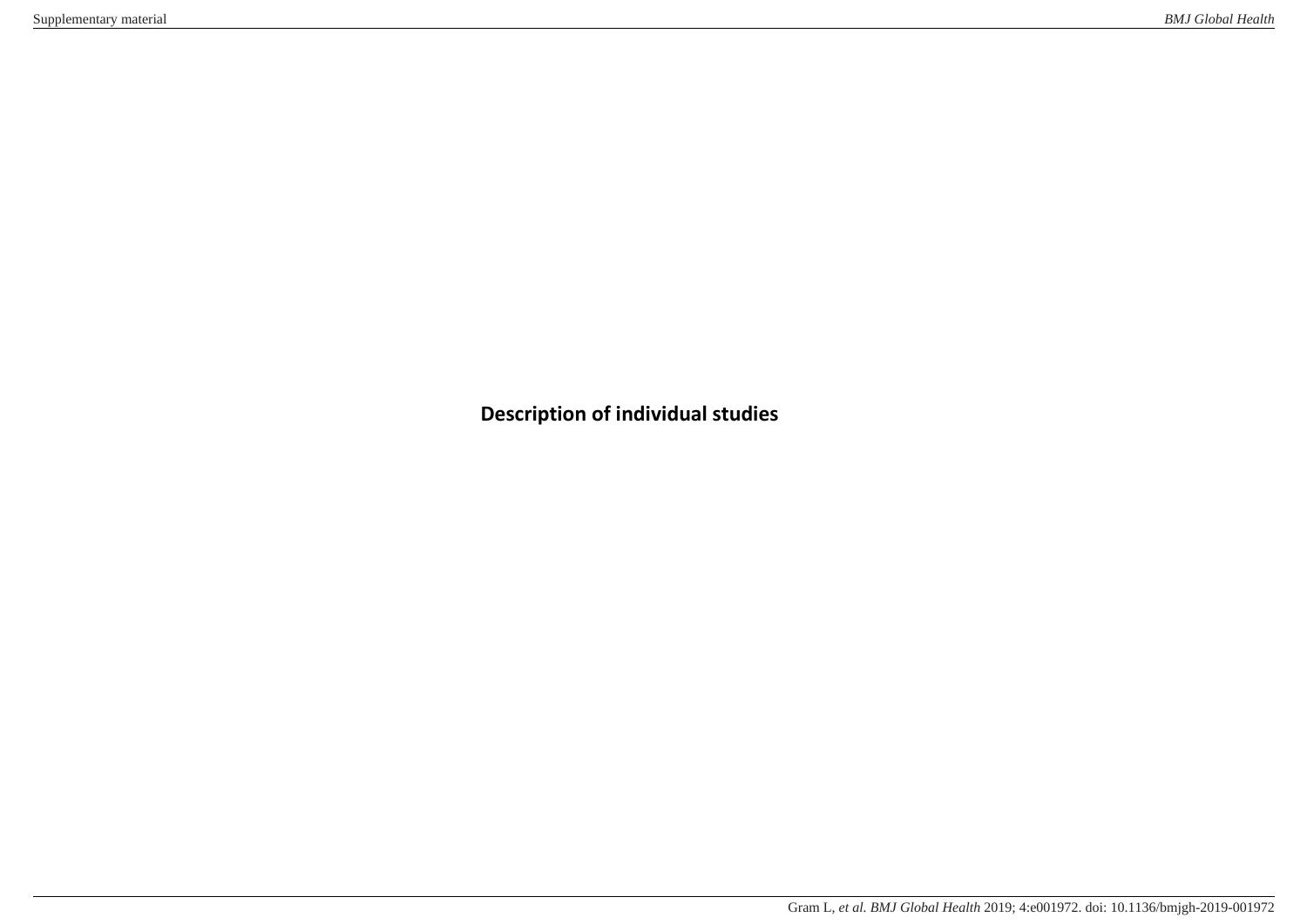| Author(s) and title                                                                                                                                                                                                    | Year | <b>Country focus</b> | <b>Health focus</b> | <b>Target</b><br>population | Type of<br>article            | Type of<br>intervention                     | Role of community groups                                                                                                                                                                                                                                                             | <b>Complementary intervention</b><br>components                                                                                                                                                                                                                                                       |
|------------------------------------------------------------------------------------------------------------------------------------------------------------------------------------------------------------------------|------|----------------------|---------------------|-----------------------------|-------------------------------|---------------------------------------------|--------------------------------------------------------------------------------------------------------------------------------------------------------------------------------------------------------------------------------------------------------------------------------------|-------------------------------------------------------------------------------------------------------------------------------------------------------------------------------------------------------------------------------------------------------------------------------------------------------|
| Biradavolu et al. Structural<br>stigma, sex work and HIV:<br>contradictions and lessons learnt<br>from a community-led structural<br>intervention in southern India                                                    | 2012 | India                | HIV/AIDS            | Commercial<br>sex workers   | Qualitative<br>study          | Community-led<br>structural<br>intervention | Avahan initiative:<br>Community building &<br>formation of sex worker<br>community-based<br>organisations was integral to<br>the community mobilisation<br>part of the intervention                                                                                                  | Condom distribution & STI<br>treatment<br>Advocacy with police & media<br>Social Change Agents recruited to<br>act as peer educators &<br>community organizers                                                                                                                                        |
| Blankenship et al. Power,<br>community mobilization, and<br>condom use practices among<br>female sex workers in Andhra<br>Pradesh, India                                                                               | 2008 | India                | HIV/AIDS            | Commercial<br>sex workers   | Cross-<br>sectional<br>survey | Community-led<br>structural<br>intervention | Avahan initiative:<br>Social Change Agents<br>organize community-based<br>organizations composed of &<br>led by female sex workers                                                                                                                                                   | Condom distribution & STI<br>treatment<br>Taking female sex workers to<br>clinics<br>Advocacy on behalf of sex workers<br>Social Change Agents recruited to<br>act as peer educators &<br>community organizers                                                                                        |
| Gaikwad et al. How effective is<br>community mobilisation in HIV<br>prevention among highly diverse<br>sex workers in urban settings?<br>The Aastha intervention<br>experience in Mumbai and Thane<br>districts, India | 2012 | India                | <b>HIV/AIDS</b>     | Commercial<br>sex workers   | Cross-<br>sectional<br>survey | Community-led<br>structural<br>intervention | Avahan initiative:<br>Initiation of self-help groups,<br>community-based<br>organisations & federations<br>of CBOs<br>Capacity building of<br>community-based<br>organizations on programme<br>& financial management                                                                | Peer educators conducted health<br>promotion activities<br>Negotiation with policy-makers on<br>AIDS control at the state level<br>Sensitisation of police & local<br>goons<br>Legal literacy training<br>Crisis response<br>Networking meetings between<br>bar owners and self-help group<br>leaders |
| Galavotti et al. Navigating the<br>swampy lowland: a framework<br>for evaluating the effect of<br>community mobilisation in<br>female sex workers in Avahan,<br>the India AIDS Initiative.                             | 2012 | India                | <b>HIV/AIDS</b>     | Commercial<br>sex workers   | Theory paper                  | Community-led<br>structural<br>intervention | Avahan initiative:<br>Providing safe spaces for sex<br>workers to gather<br>Support for sex workers to<br>identify issues to tackle as a<br>collective<br>Formalisation & ownership of<br>community groups &<br>networks<br>Capacity building of<br>community-based<br>organizations | Peer-led outreach, referral &<br>education<br>STI & TB treatment & testing<br>Distribution of condoms &<br>needles<br>Crisis response                                                                                                                                                                 |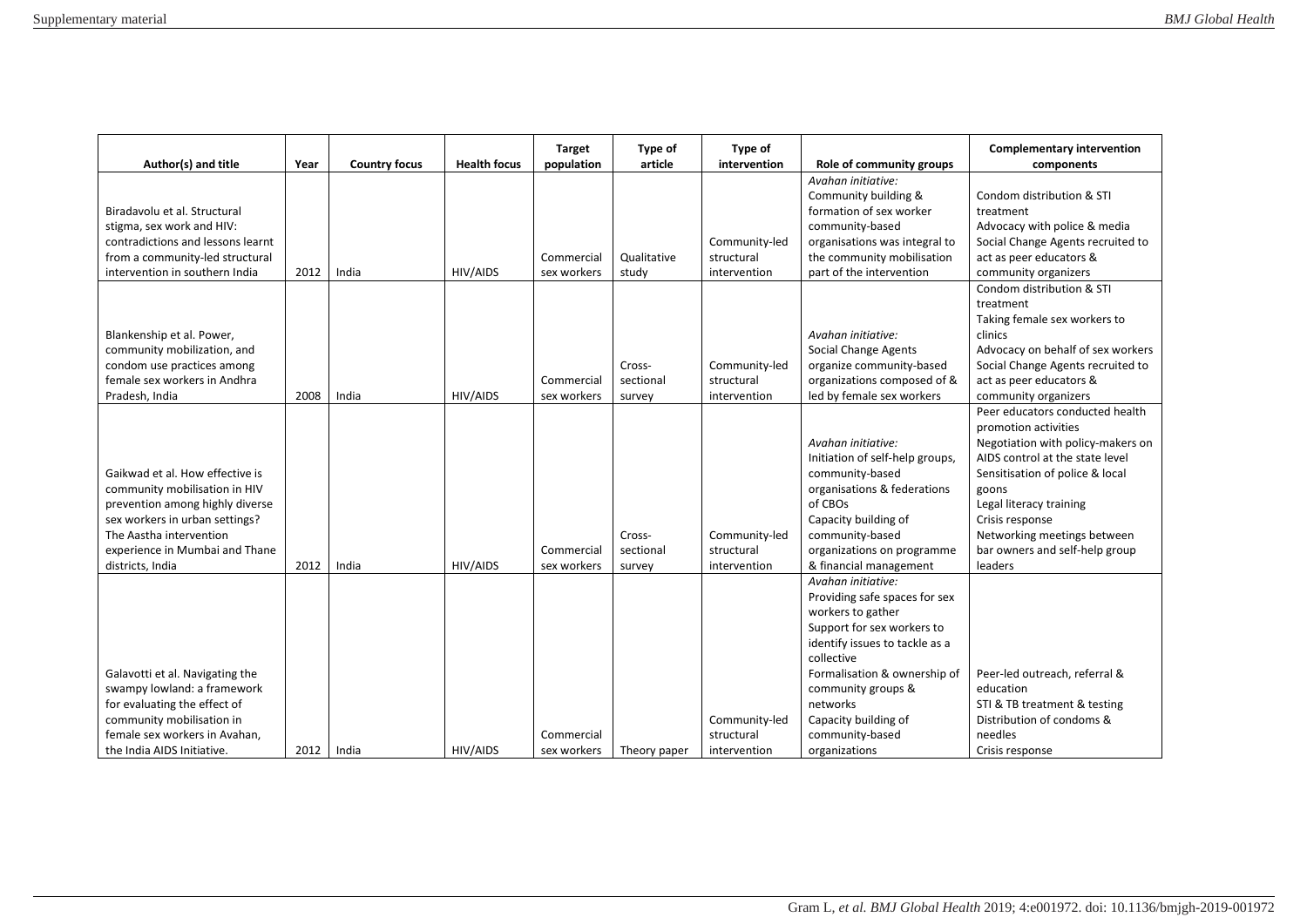| Author(s) and title                                                                                                                                                                        | Year | <b>Country focus</b> | <b>Health focus</b> | <b>Target</b><br>population | Type of<br>article            | Type of<br>intervention                     | Role of community groups                                                                                                                                                                                                                       | <b>Complementary intervention</b><br>components                                                                                                                                                                                                                        |
|--------------------------------------------------------------------------------------------------------------------------------------------------------------------------------------------|------|----------------------|---------------------|-----------------------------|-------------------------------|---------------------------------------------|------------------------------------------------------------------------------------------------------------------------------------------------------------------------------------------------------------------------------------------------|------------------------------------------------------------------------------------------------------------------------------------------------------------------------------------------------------------------------------------------------------------------------|
| Guha et al. Risk reduction and<br>perceived collective efficacy and<br>community support among<br>female sex workers in Tamil<br>Nadu and Maharashtra, India:<br>the importance of context | 2012 | India                | HIV/AIDS            | Commercial<br>sex workers   | Cross-<br>sectional<br>survey | Community-led<br>structural<br>intervention | Avahan initiative:<br>Regular training & meetings<br>for sex workers, formation of<br>self-help groups and<br>community-based<br>organisations                                                                                                 | Peer-led outreach & skills training<br>for sex workers                                                                                                                                                                                                                 |
| Kongelf et al. Is Scale-Up of<br><b>Community Mobilisation among</b><br>Sex Workers Really Possible in<br><b>Complex Urban Environments?</b><br>The Case of Mumbai, India                  | 2015 | India                | HIV/AIDS            | Commercial<br>sex workers   | Qualitative<br>study          | Community-led<br>structural<br>intervention | Avahan initiative:<br>Peer educator-led community<br>group meetings in safe spaces<br>Training, capacity building &<br>network strengthening of<br>community-based groups<br>facilitating the formation of<br>community-based<br>organisations | Peer-led outreach with emphasis<br>on condom promotion &<br>distribution and enhanced access<br>& uptake of STI screening &<br>treatment<br>Community crisis response                                                                                                  |
| Kuhlmann et al. Investing in<br>communities: Evaluating the<br>added value of community<br>mobilization on HIV prevention<br>outcomes among FSWs in India                                  | 2014 | India                | HIV/AIDS            | Commercial<br>sex workers   | Cross-<br>sectional<br>survey | Community-led<br>structural<br>intervention | Avahan initiative:<br>Drop-in centres providing<br>safe meeting spaces for sex<br>workers<br>Sex worker participation in<br>formal & informal<br>community-based<br>organisations                                                              | Peer-led outreach & condom<br>distribution<br>Crisis response<br>Services for STIs<br>Encouraging sex worker<br>participation in programme<br>activities: community mapping &<br>outreach, membership of project<br>committees, management of crisis<br>response teams |
| Nagarajan et al. Female sex<br>worker's participation in the<br>community mobilization process:<br>Two distinct forms of<br>participations and associated<br>contextual factors            | 2014 | India                | HIV/AIDS            | Commercial<br>sex workers   | Cross-<br>sectional<br>survey | Community-led<br>structural<br>intervention | Avahan initiative:<br>Sex worker participation in<br>self-help groups and formal &<br>informal community-based<br>organisations                                                                                                                | Peer-led outreach, referral &<br>education<br>Crisis response<br>Services for STIs                                                                                                                                                                                     |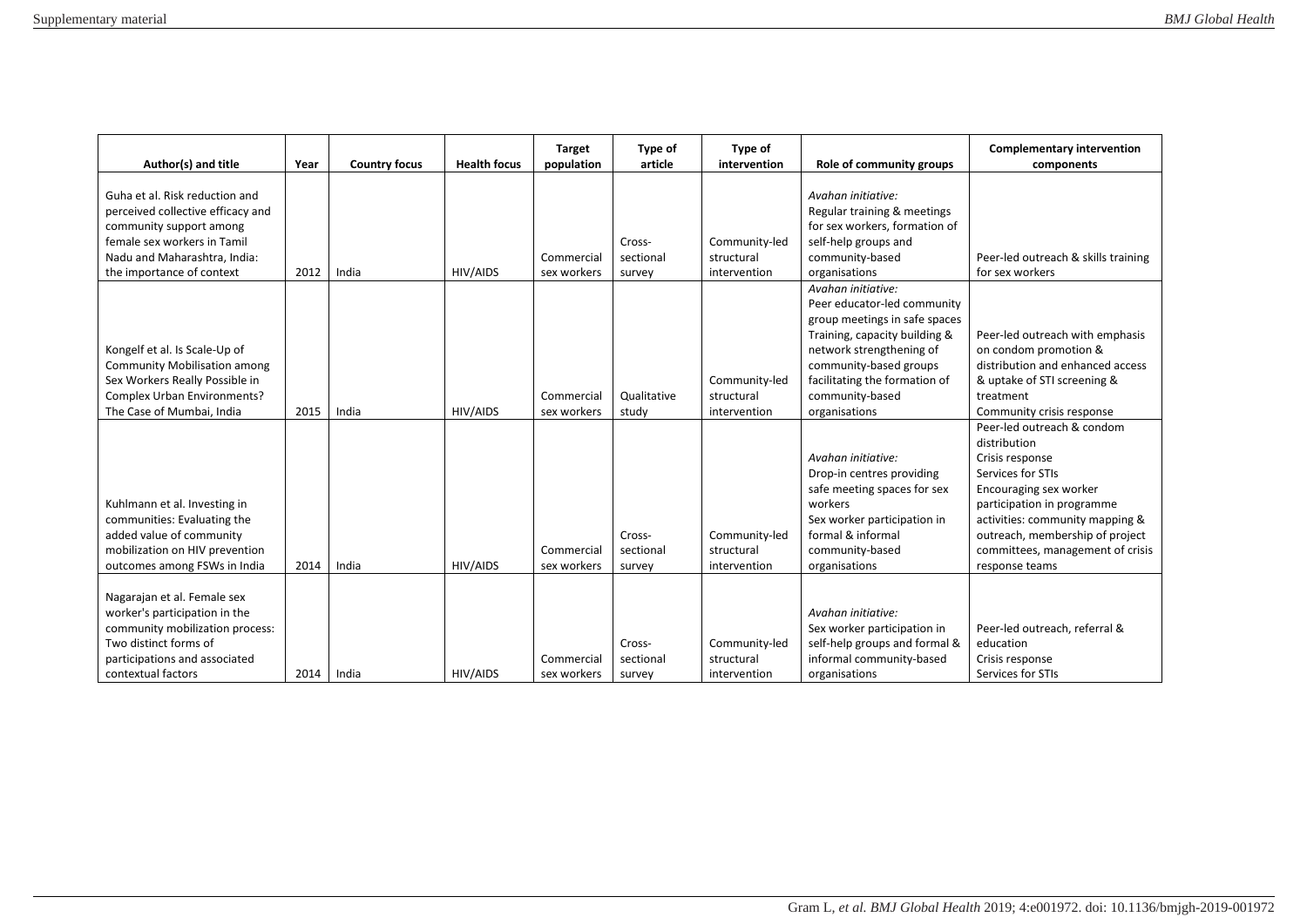| Author(s) and title                                                                                                                                                                                                                                           | Year | <b>Country focus</b> | <b>Health focus</b> | <b>Target</b><br>population | Type of<br>article            | Type of<br>intervention                     | Role of community groups                                                                                                                                                                                                                                                             | <b>Complementary intervention</b><br>components                                                                                       |
|---------------------------------------------------------------------------------------------------------------------------------------------------------------------------------------------------------------------------------------------------------------|------|----------------------|---------------------|-----------------------------|-------------------------------|---------------------------------------------|--------------------------------------------------------------------------------------------------------------------------------------------------------------------------------------------------------------------------------------------------------------------------------------|---------------------------------------------------------------------------------------------------------------------------------------|
| Narayanan et al. Monitoring<br>community mobilisation and<br>organisational capacity among<br>high-risk groups in a large-scale<br>HIV prevention programme in<br>India: selected findings using a<br>Community Ownership and<br>Preparedness Index           | 2012 | India                | HIV/AIDS            | Commercial<br>sex workers   | Cross-<br>sectional<br>survey | Community-led<br>structural<br>intervention | Avahan initiative:<br>Capacity building of<br>community-based groups<br>focusing on organisational<br>capacity and sustainability                                                                                                                                                    | Peer-led behaviour change<br>communication, condom & needle<br>distribution<br>STI treatment and referral to HIV<br>care              |
| Saggurti et al. Community<br>collectivization and its<br>association with consistent<br>condom use and STI treatment-<br>seeking behaviors among female<br>sex workers and high-risk men<br>who have sex with<br>men/transgenders in Andhra<br>Pradesh, India | 2013 | India                | HIV/AIDS            | Commercial<br>sex workers   | Cross-<br>sectional<br>survey | Community-led<br>structural<br>intervention | Avahan initiative:<br>Providing safe spaces for sex<br>workers to gather<br>Support for sex workers to<br>identify issues to tackle as a<br>collective<br>Formalisation & ownership of<br>community groups &<br>networks<br>Capacity building of<br>community-based<br>organizations | Peer-led outreach, referral &<br>education<br>STI & TB treatment & testing<br>Distribution of condoms &<br>needles<br>Crisis response |
| Thomas et al. Design of a<br>Community Ownership and<br>Preparedness Index: using data<br>to inform the capacity<br>development of community-<br>based groups                                                                                                 | 2012 | India                | HIV/AIDS            | Commercial<br>sex workers   | Methodologic<br>al paper      | Community-led<br>structural<br>intervention | Avahan initiative:<br>Support for the formation of<br>community-based groups &<br>organisations<br>Capacity building of<br>community-based groups to<br>manage targeted<br>interventions & conduct<br>advocacy                                                                       | Peer-led behaviour change<br>communication, condom & needle<br>distribution<br>STI treatment and referral to HIV<br>care              |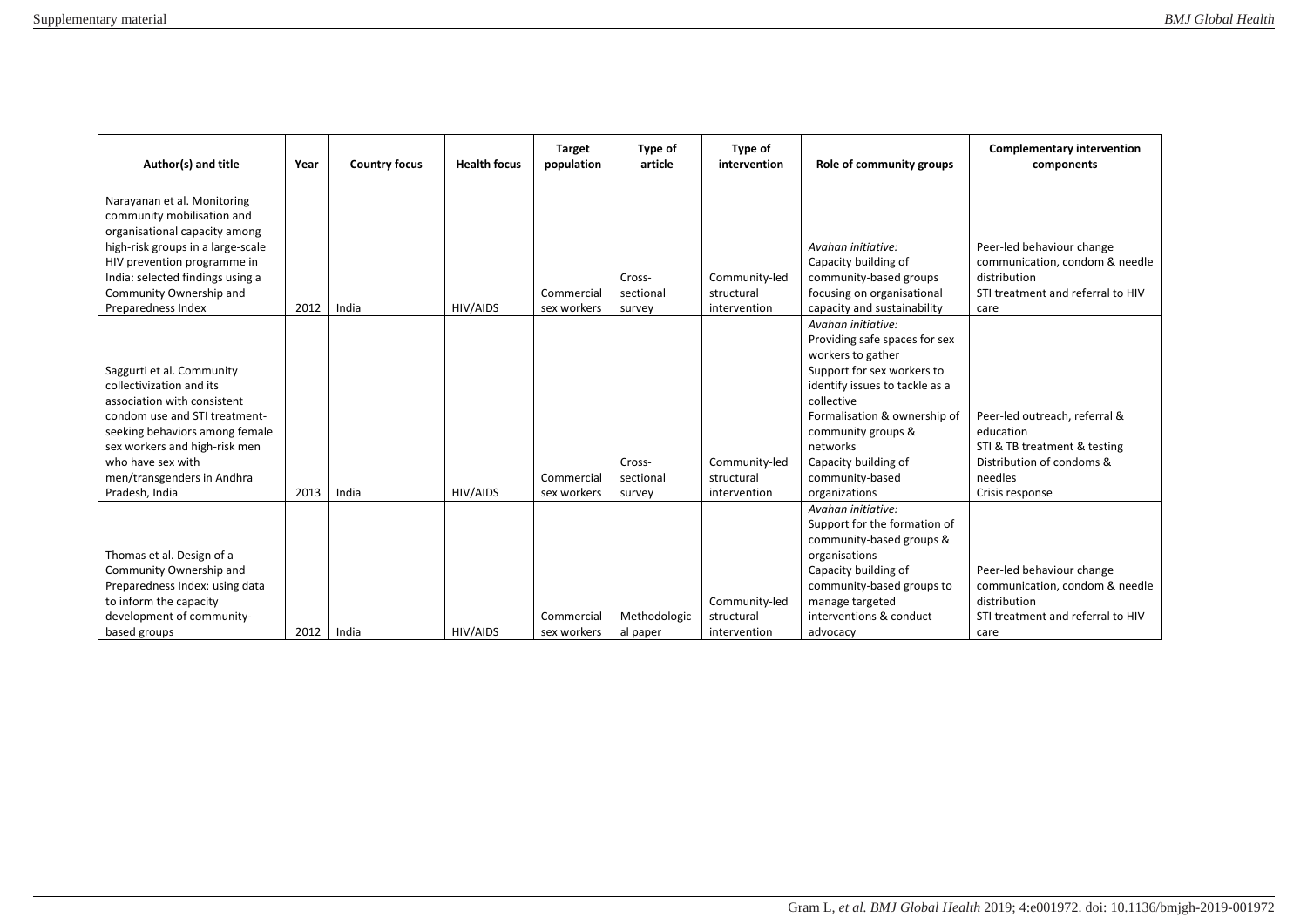| Author(s) and title                    | Year | <b>Country focus</b> | <b>Health focus</b> | <b>Target</b><br>population | Type of<br>article | Type of<br>intervention | Role of community groups                                   | <b>Complementary intervention</b><br>components                        |
|----------------------------------------|------|----------------------|---------------------|-----------------------------|--------------------|-------------------------|------------------------------------------------------------|------------------------------------------------------------------------|
|                                        |      |                      |                     |                             |                    |                         | Avahan initiative:                                         |                                                                        |
|                                        |      |                      |                     |                             |                    |                         | Providing safe spaces for sex                              |                                                                        |
|                                        |      |                      |                     |                             |                    |                         | workers to gather                                          |                                                                        |
|                                        |      |                      |                     |                             |                    |                         | Support for sex workers to                                 |                                                                        |
|                                        |      |                      |                     |                             |                    |                         | identify issues to tackle as a                             |                                                                        |
|                                        |      |                      |                     |                             |                    |                         | collective                                                 |                                                                        |
| Vejella et al. Community               |      |                      |                     |                             |                    |                         | Formalisation & ownership of                               | Peer-led outreach, referral &                                          |
| <b>Collectivization and Consistent</b> |      |                      |                     |                             |                    |                         | community groups &                                         | education                                                              |
| Condom Use Among Female Sex            |      |                      |                     |                             |                    |                         | networks                                                   | STI & TB treatment & testing                                           |
| Workers in Southern India:             |      |                      |                     |                             |                    | Community-led           | Capacity building of                                       | Distribution of condoms &                                              |
| Evidence from Two Rounds of            |      |                      |                     | Commercial                  |                    | structural              | community-based                                            | needles                                                                |
| <b>Behavioral Tracking Surveys</b>     | 2016 | India                | HIV/AIDS            | sex workers                 | Cohort study       | intervention            | organizations                                              | Crisis response                                                        |
|                                        |      |                      |                     |                             |                    |                         | Avahan initiative:                                         |                                                                        |
|                                        |      |                      |                     |                             |                    |                         | Providing safe spaces for sex                              |                                                                        |
|                                        |      |                      |                     |                             |                    |                         | workers to gather                                          |                                                                        |
|                                        |      |                      |                     |                             |                    |                         | Support for sex workers to                                 |                                                                        |
|                                        |      |                      |                     |                             |                    |                         | identify issues to tackle as a                             |                                                                        |
|                                        |      |                      |                     |                             |                    |                         | collective                                                 |                                                                        |
| Bhattacharjee et al.                   |      |                      |                     |                             |                    |                         | Formalisation & ownership of                               | Peer-led outreach, referral &                                          |
| Understanding the role of peer         |      |                      |                     |                             |                    |                         | community groups &                                         | education                                                              |
| group membership in reducing           |      |                      | HIV/AIDS &          |                             |                    |                         | networks                                                   | STI & TB treatment & testing                                           |
| HIV-related risk and vulnerability     |      |                      | violence            |                             | Mixed              | Community-led           | Capacity building of                                       | Distribution of condoms &                                              |
| among female sex workers in            |      |                      | against sex         | Commercial                  | methods            | structural              | community-based                                            | needles                                                                |
| Karnataka, India                       | 2013 | India                | workers             | sex workers                 | study              | intervention            | organizations                                              | Crisis response                                                        |
|                                        |      |                      |                     |                             |                    |                         |                                                            | Female facilitators counsel sex                                        |
|                                        |      |                      |                     |                             |                    |                         |                                                            | workers & link them to services &                                      |
|                                        |      |                      |                     |                             |                    |                         |                                                            | commodities                                                            |
|                                        |      |                      |                     |                             |                    |                         |                                                            | Leadership training for two female<br>sex workers from each reflection |
| Beattie et al. Reducing violence       |      |                      |                     |                             |                    |                         | Female facilitators engage<br>female sex workers in group- |                                                                        |
| and increasing condom use in the       |      |                      |                     |                             |                    |                         | based participatory reflection                             | group who demonstrate emergent<br>leadership skills                    |
| intimate partnerships of female        |      |                      |                     |                             |                    |                         | sessions                                                   | One-to-one sessions with intimate                                      |
| sex workers: study protocol for        |      |                      | HIV/AIDS &          |                             |                    |                         | Capacity building for                                      | partners of female sex workers                                         |
| Samvedana Plus, a cluster              |      |                      | violence            |                             |                    | Community-led           | community-based                                            | Couples counselling & couples                                          |
| randomised controlled trial in         |      |                      | against sex         | Commercial                  | Study              | structural              | organization & support for                                 | events                                                                 |
| Karnataka state, south India           | 2016 | India                | workers             | sex workers                 | protocol           | intervention            | CBO to build alliances                                     | Crisis management system                                               |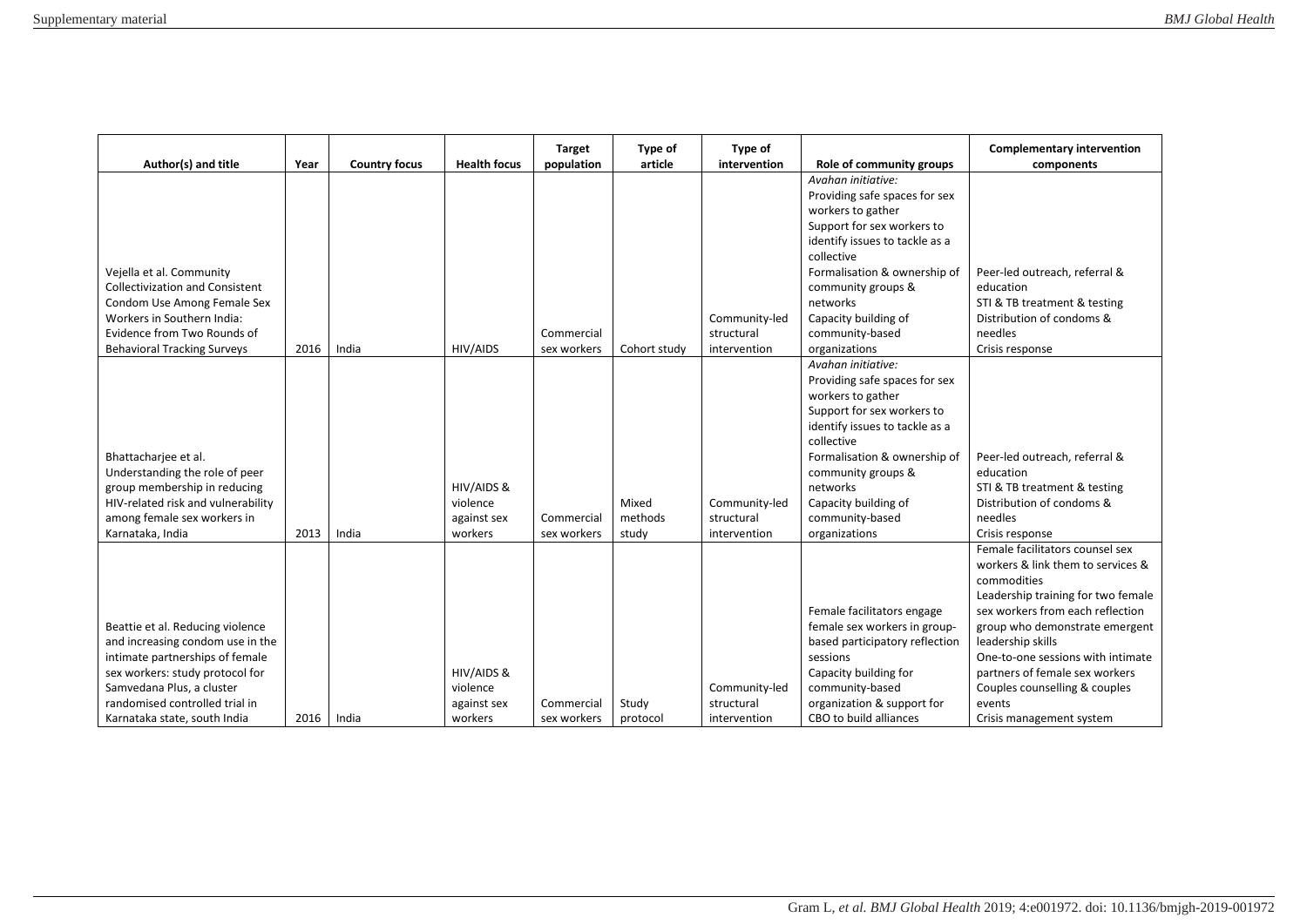|                                                            |      |                      |                     | <b>Target</b> | Type of   | Type of       |                                                    | <b>Complementary intervention</b> |
|------------------------------------------------------------|------|----------------------|---------------------|---------------|-----------|---------------|----------------------------------------------------|-----------------------------------|
| Author(s) and title                                        | Year | <b>Country focus</b> | <b>Health focus</b> | population    | article   | intervention  | Role of community groups                           | components                        |
|                                                            |      |                      |                     |               |           |               | Avahan initiative:                                 |                                   |
|                                                            |      |                      |                     |               |           |               | Providing safe spaces for sex                      |                                   |
|                                                            |      |                      |                     |               |           |               | workers to gather                                  |                                   |
|                                                            |      |                      |                     |               |           |               | Support for sex workers to                         |                                   |
|                                                            |      |                      |                     |               |           |               | identify issues to tackle as a<br>collective       |                                   |
| Beattie et al. Community                                   |      |                      |                     |               |           |               |                                                    |                                   |
| Mobilization and Empowerment                               |      |                      |                     |               |           |               | Formalisation & ownership of                       |                                   |
| of Female Sex Workers in                                   |      |                      |                     |               |           |               | community groups &<br>networks                     | Peer-led outreach, referral &     |
| Karnataka State, South India:<br>Associations With HIV and |      |                      |                     |               | Cross-    | Community-led | Capacity building of                               | education                         |
| Sexually Transmitted Infection                             |      |                      |                     | Commercial    | sectional | structural    | community-based                                    | STI treatment & testing           |
| Risk                                                       | 2014 | India                | HIV/AIDS            | sex workers   |           |               |                                                    | Advocacy on behalf of sex workers |
|                                                            |      |                      |                     |               | survey    | intervention  | organizations<br>Avahan initiative:                |                                   |
|                                                            |      |                      |                     |               |           |               |                                                    |                                   |
|                                                            |      |                      |                     |               |           |               | Providing safe spaces for sex<br>workers to gather |                                   |
|                                                            |      |                      |                     |               |           |               | Support for sex workers to                         |                                   |
|                                                            |      |                      |                     |               |           |               | identify issues to tackle as a                     |                                   |
|                                                            |      |                      |                     |               |           |               | collective                                         |                                   |
|                                                            |      |                      |                     |               |           |               | Formalisation & ownership of                       |                                   |
| Chakravarthy et al. Community                              |      |                      |                     |               |           |               | community groups &                                 |                                   |
| mobilisation programme for                                 |      |                      |                     |               |           |               | networks                                           |                                   |
| female sex workers in coastal                              |      |                      |                     |               | Cross-    | Community-led | Capacity building of                               | Peer-led outreach, referral &     |
| Andhra Pradesh, India: processes                           |      |                      |                     | Commercial    | sectional | structural    | community-based                                    | education                         |
| and their effects                                          | 2012 | India                | HIV/AIDS            | sex workers   | survey    | intervention  | organizations                                      | STI treatment & testing           |
|                                                            |      |                      |                     |               |           |               | Avahan initiative:                                 |                                   |
|                                                            |      |                      |                     |               |           |               | Providing safe spaces for sex                      |                                   |
|                                                            |      |                      |                     |               |           |               | workers to gather                                  |                                   |
|                                                            |      |                      |                     |               |           |               | Support for sex workers to                         |                                   |
|                                                            |      |                      |                     |               |           |               | identify issues to tackle as a                     |                                   |
|                                                            |      |                      |                     |               |           |               | collective                                         |                                   |
| Parimi et al. Mobilising                                   |      |                      |                     |               |           |               | Formalisation & ownership of                       |                                   |
| community collectivisation                                 |      |                      |                     |               |           |               | community groups &                                 |                                   |
| among female sex workers to                                |      |                      |                     |               |           |               | networks                                           |                                   |
| promote STI service utilisation                            |      |                      |                     |               | Cross-    | Community-led | Capacity building of                               | Peer-led outreach, referral &     |
| from the government healthcare                             |      |                      |                     | Commercial    | sectional | structural    | community-based                                    | education                         |
| system in Andhra Pradesh, India                            | 2012 | India                | HIV/AIDS            | sex workers   | survey    | intervention  | organizations                                      | STI treatment & testing           |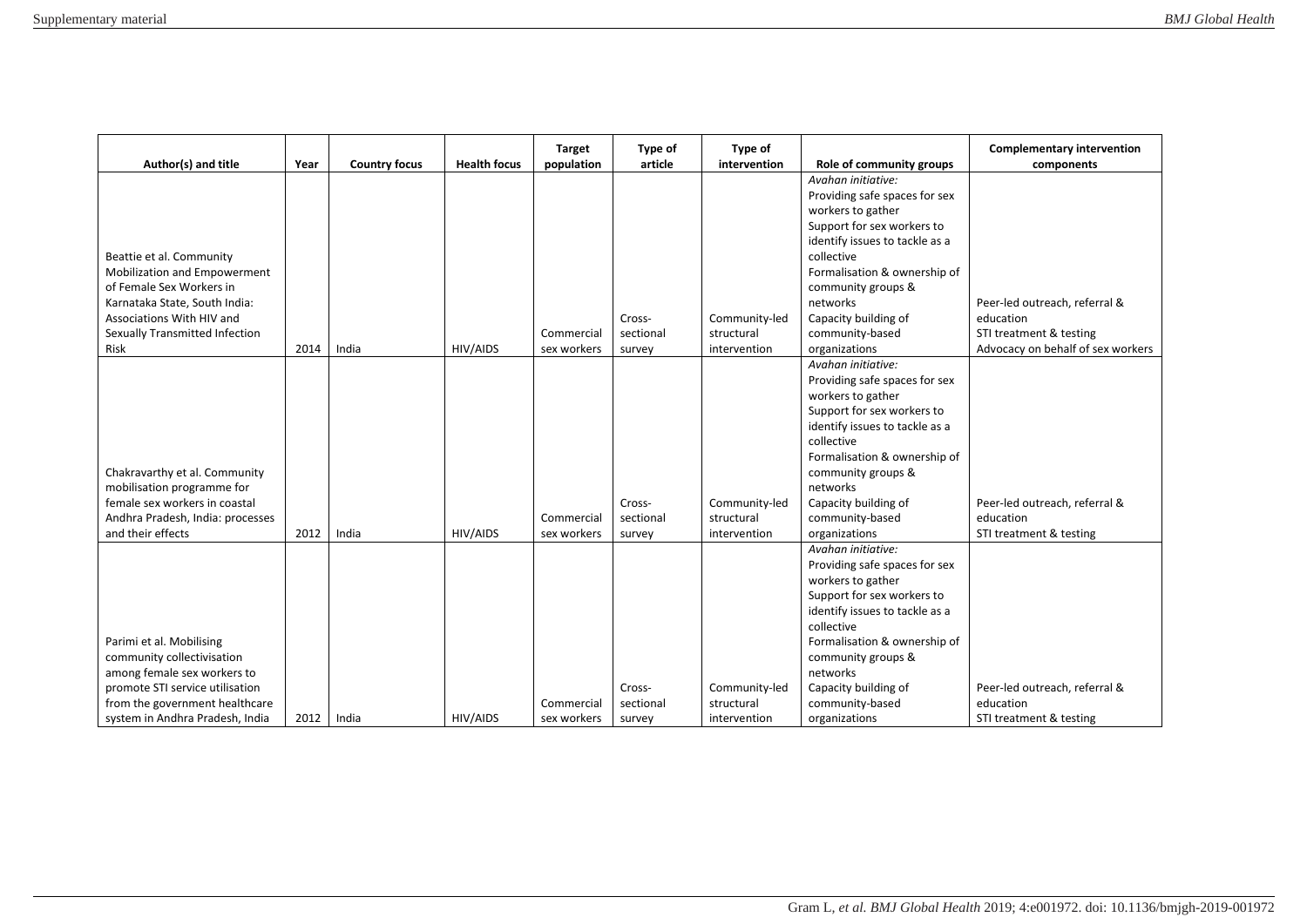| Author(s) and title                                                                                                                             | Year | <b>Country focus</b> | <b>Health focus</b>                         | <b>Target</b><br>population | Type of<br>article                      | Type of<br>intervention                           | Role of community groups                                                                                                                                                        | <b>Complementary intervention</b><br>components                                                                                                                                                                                                                                                                            |
|-------------------------------------------------------------------------------------------------------------------------------------------------|------|----------------------|---------------------------------------------|-----------------------------|-----------------------------------------|---------------------------------------------------|---------------------------------------------------------------------------------------------------------------------------------------------------------------------------------|----------------------------------------------------------------------------------------------------------------------------------------------------------------------------------------------------------------------------------------------------------------------------------------------------------------------------|
| Shaikh et al. Empowering<br>communities and strengthening<br>systems to improve transgender<br>health: outcomes from the                        |      |                      |                                             | Transgender                 | Before and<br>after cross-<br>sectional | Community-led<br>structural                       | Organisational & technical<br>capacity building of<br>community-based<br>organisations<br>Formation of transgender-run                                                          | Community-based prevention and<br>linkage to care interventions<br>Outreach through peers,<br>educational materials, social<br>media & facility-based one-on-one<br>counselling<br>Legal, psychosocial & crisis<br>support<br>Trangender people recruited as<br>staff and involved in all capacity<br>building, research & |
| Pehchan programme in India                                                                                                                      | 2016 | India                | <b>HIV/AIDS</b>                             | people                      | surveys                                 | intervention                                      | peer support groups                                                                                                                                                             | communication activities<br>Volunteers help people access                                                                                                                                                                                                                                                                  |
|                                                                                                                                                 |      |                      |                                             |                             |                                         |                                                   |                                                                                                                                                                                 | health services & intervene in<br>case of ill treatment or<br>discrimination.                                                                                                                                                                                                                                              |
| Chevrier et al. 'No one was there<br>to care for us': Ashodaya                                                                                  |      |                      |                                             |                             |                                         |                                                   |                                                                                                                                                                                 | Five-bed care home for members<br>released from hospital.<br>Financial support for transport,                                                                                                                                                                                                                              |
| Samithi's community-led care<br>and support for people living<br>with HIV in Mysore, India                                                      | 2016 | India                | HIV/AIDS                                    | Commercial<br>sex workers   | Qualitative<br>study                    | Community-led<br>structural<br>intervention       | Support group meetings for<br>sex workers living with<br>HIV/AIDS                                                                                                               | meals during hospital visits, and<br>funeral rites.<br>Advocacy on behalf of sex workers                                                                                                                                                                                                                                   |
| Siu et al. Men's Involvement in a<br>Parenting Programme to Reduce<br><b>Child Maltreatment and Gender-</b><br><b>Based Violence: Formative</b> |      |                      | Child<br>maltreatment<br>& gender-<br>based | Women and                   | Qualitative                             | Participatory<br>group                            | 21 session community-based<br>parenting programme with a<br>core of 10 single-sex group<br>sessions and 11 mixed-sex<br>group sessions led in a semi-<br>participatory way by a |                                                                                                                                                                                                                                                                                                                            |
| Evaluation in Uganda                                                                                                                            | 2017 | Uganda               | violence                                    | children                    | study                                   | education                                         | trained facilitator.                                                                                                                                                            | None                                                                                                                                                                                                                                                                                                                       |
| Hargreaves et al. Process<br>evaluation of the Intervention<br>with Microfinance for AIDS and<br>Gender Equity (IMAGE) in rural                 |      |                      | HIV/AIDS &<br>intimate<br>partner           |                             | Mixed<br>methods                        | Participatory<br>group<br>education &<br>economic | <b>IMAGE</b> trial:<br>Formation & facilitation of<br>combined microfinance &                                                                                                   | Poverty-focused microfinance<br>Election of 'natural leaders' from<br>within groups to attend external<br>training and develop action plans                                                                                                                                                                                |
| South Africa.                                                                                                                                   | 2009 | South Africa         | violence                                    | Women                       | study                                   | strengthening                                     | gender training groups                                                                                                                                                          | responding to local priority issues                                                                                                                                                                                                                                                                                        |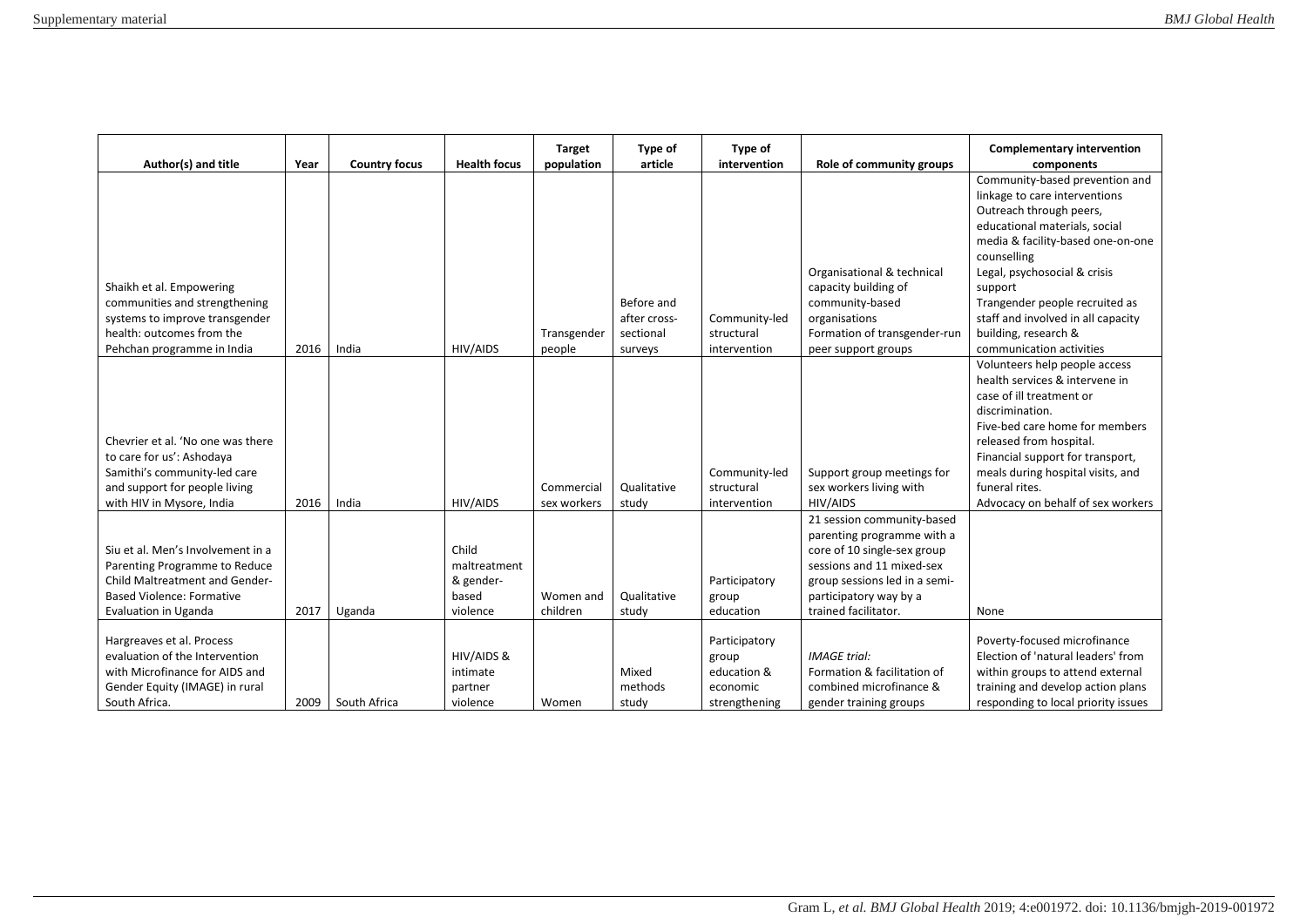| Author(s) and title                                                                                                                                                                  | Year | <b>Country focus</b> | <b>Health focus</b>                           | <b>Target</b><br>population | <b>Type of</b><br>article | Type of<br>intervention                                            | Role of community groups                                                                                                                                                                          | <b>Complementary intervention</b><br>components                                                                                                                                    |
|--------------------------------------------------------------------------------------------------------------------------------------------------------------------------------------|------|----------------------|-----------------------------------------------|-----------------------------|---------------------------|--------------------------------------------------------------------|---------------------------------------------------------------------------------------------------------------------------------------------------------------------------------------------------|------------------------------------------------------------------------------------------------------------------------------------------------------------------------------------|
| Hatcher et al. Promoting critical<br>consciousness and social<br>mobilization in HIV/AIDS<br>programmes: lessons and<br>curricular tools from a South<br>African intervention        | 2010 | South Africa         | HIV/AIDS &<br>intimate<br>partner<br>violence | Women                       | Qualitative<br>study      | Participatory<br>group<br>education &<br>economic<br>strengthening | <b>IMAGE</b> trial:<br>Formation & facilitation of<br>combined microfinance &<br>gender training groups                                                                                           | Poverty-focused microfinance<br>Election of 'natural leaders' from<br>within groups to attend external<br>training and develop action plans<br>responding to local priority issues |
| Pronyk et al. Can social capital be<br>intentionally generated? A<br>randomized trial from rural South<br>Africa                                                                     | 2008 | South Africa         | HIV/AIDS &<br>intimate<br>partner<br>violence | Women                       | Mixed<br>methods<br>study | Participatory<br>group<br>education &<br>economic<br>strengthening | <b>IMAGE</b> trial:<br>Formation & facilitation of<br>combined microfinance &<br>gender training groups                                                                                           | Poverty-focused microfinance<br>Election of 'natural leaders' from<br>within groups to attend external<br>training and develop action plans<br>responding to local priority issues |
| Kim et al. Understanding the<br>Impact of a Microfinance-Based<br>Intervention on Women's<br>Empowerment and the<br><b>Reduction of Intimate Partner</b><br>Violence in South Africa | 2007 | South Africa         | HIV/AIDS &<br>intimate<br>partner<br>violence | Women                       | Mixed<br>methods<br>study | Participatory<br>group<br>education &<br>economic<br>strengthening | <b>IMAGE trial:</b><br>Formation & facilitation of<br>combined microfinance &<br>gender training groups                                                                                           | Poverty-focused microfinance<br>Election of 'natural leaders' from<br>within groups to attend external<br>training and develop action plans<br>responding to local priority issues |
| Gibbs et al. Jobs, food, taxis and<br>journals: complexities of<br>implementing Stepping Stones<br>and Creating Futures in urban<br>informal settlements in South<br>Africa          | 2014 | South Africa         | HIV/AIDS &<br>intimate<br>partner<br>violence | Women                       | Qualitative<br>study      | Participatory<br>group<br>education                                | <b>Stepping Stones intervention:</b><br>Facilitated group sessions<br>where men & women are<br>encouraged to reflect &<br>critically analyse their<br>livelihoods, gender roles &<br>health risks | Participants are provided a journal<br>for private reflection including<br>questions related to group<br>sessions                                                                  |
| Gibbs et al. 'Eh! I felt I was<br>sabotaged!': facilitators'<br>understandings of success in a<br>participatory HIV and IPV<br>prevention intervention in urban<br>South Africa      | 2015 | South Africa         | HIV/AIDS &<br>intimate<br>partner<br>violence | Women                       | Qualitative<br>study      | Participatory<br>group<br>education                                | <b>Stepping Stones intervention:</b><br>Facilitated group sessions<br>where men & women are<br>encouraged to reflect &<br>critically analyse their<br>livelihoods, gender roles &<br>health risks | Participants are provided a journal<br>for private reflection including<br>questions related to group<br>sessions                                                                  |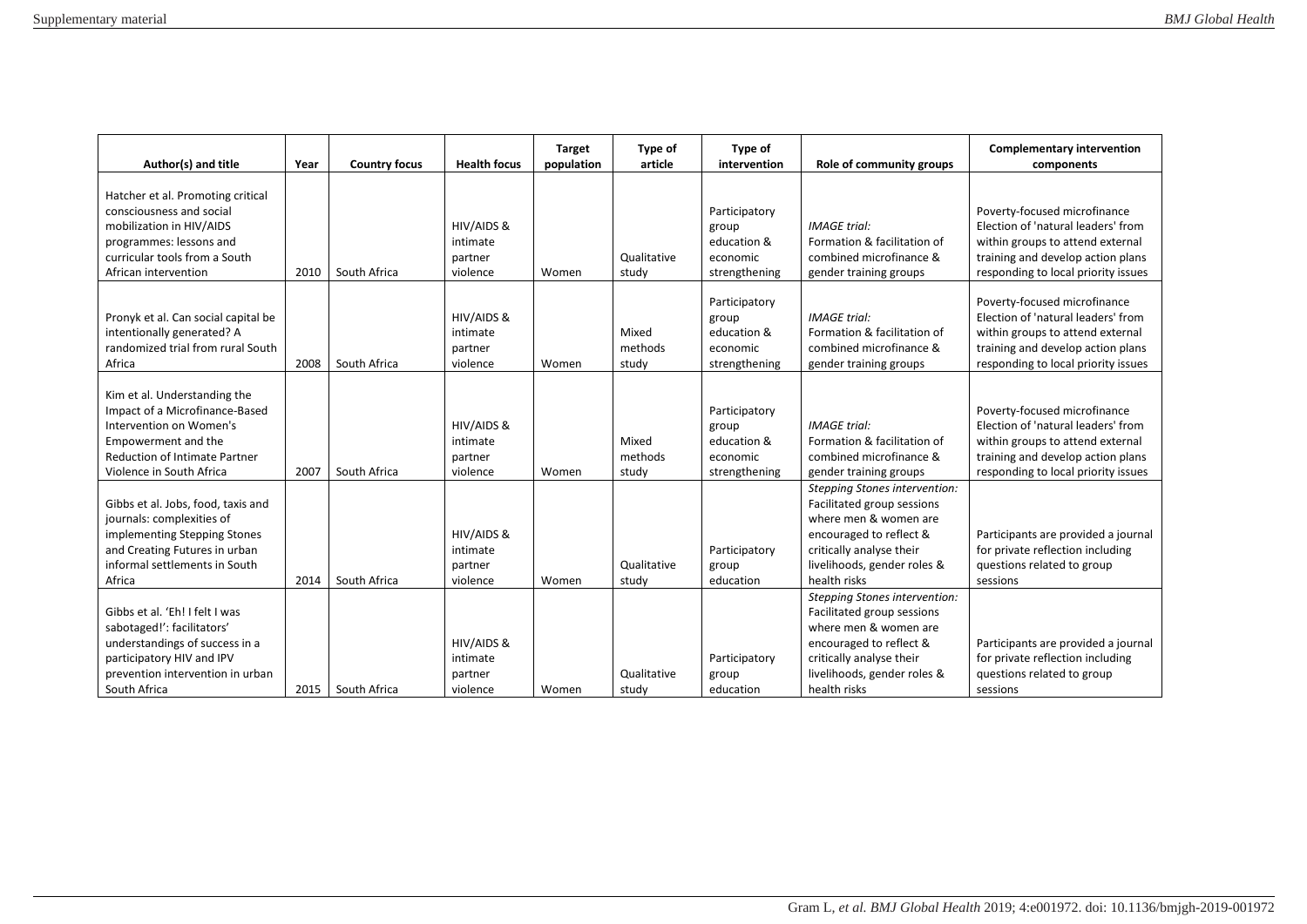| Author(s) and title                                                                                                                                                                                                     | Year | <b>Country focus</b> | <b>Health focus</b>                           | <b>Target</b><br>population | Type of<br>article                | Type of<br>intervention                                            | Role of community groups                                                                                                                                                                                                                    | <b>Complementary intervention</b><br>components                                                                                        |
|-------------------------------------------------------------------------------------------------------------------------------------------------------------------------------------------------------------------------|------|----------------------|-----------------------------------------------|-----------------------------|-----------------------------------|--------------------------------------------------------------------|---------------------------------------------------------------------------------------------------------------------------------------------------------------------------------------------------------------------------------------------|----------------------------------------------------------------------------------------------------------------------------------------|
| Gibbs et al. Reconstructing<br>masculinity? A qualitative<br>evaluation of the Stepping Stones<br>and Creating Futures<br>interventions in urban informal<br>settlements in South Africa                                | 2015 | South Africa         | HIV/AIDS &<br>intimate<br>partner<br>violence | Women                       | Qualitative<br>study              | Participatory<br>group<br>education                                | <b>Stepping Stones intervention:</b><br>Facilitated group sessions<br>where men & women are<br>encouraged to reflect &<br>critically analyse their<br>livelihoods, gender roles &<br>health risks                                           | Participants are provided a journal<br>for private reflection including<br>questions related to group<br>sessions                      |
| Bhaird. The Complexity of<br>Community Engagement:<br>Developing Staff-Community<br>Relationships in a Participatory<br>Child Education and Women's<br>Rights Intervention in Kolkata<br>Slums                          | 2013 | India                | Violence<br>against<br>women and<br>girls     | Women                       | Qualitative<br>study              | Participatory<br>group<br>education                                | Mothers of school children<br>invited to form women's<br>groups through which NGO<br>staff facilitated reflection and<br>action                                                                                                             | Shikha NGO runs non-<br>governmental schools, women's<br>rights groups, health clinics &<br>vocational training programmes             |
| Falb et al. Creating opportunities<br>through mentorship, parental<br>involvement, and safe spaces<br>(COMPASS) program: Multi-<br>country study protocol to protect<br>girls from violence in<br>humanitarian settings | 2016 | DRC & Ethiopia       | Violence<br>against<br>women and<br>girls     | Girls                       | Study<br>protocol                 | Participatory<br>group<br>education                                | Structured, facilitated group<br>sessions in safe spaces<br>focusing on skill-building,<br>self-confidence, friendships,<br>analysis of gender norms &<br>action planning<br>Monthly discussion groups<br>for caregivers on gender<br>norms | Capacity building for health<br>service providers & case managers<br>Targeted engagement with<br>partners & family members of<br>girls |
| Falb et al. Gender norms, poverty<br>and armed conflict in Côte<br>D'Ivoire: engaging men in<br>women's social and economic<br>empowerment programming                                                                  | 2014 | Côte D'Ivoire        | Intimate<br>partner<br>violence               | Women                       | Qualitative<br>study              | Participatory<br>group<br>education &<br>economic<br>strengthening | Facilitated gender dialogue<br>groups for members of village<br>savings & loan associations<br>and their spouses focusing on<br>reflection on financial well-<br>being & gender norms                                                       | Village savings and loan<br>associations                                                                                               |
| Gupta et al. Gender norms and<br>economic empowerment<br>intervention to reduce intimate<br>partner violence against women<br>in rural Côte d'Ivoire: a<br>randomized controlled pilot<br>study                         | 2013 | Côte D'Ivoire        | Intimate<br>partner<br>violence               | Women                       | Randomised<br>controlled<br>trial | Participatory<br>group<br>education &<br>economic<br>strengthening | Facilitated gender dialogue<br>groups for members of village<br>savings & loan associations<br>and their spouses focusing on<br>reflection on financial well-<br>being & gender norms                                                       | Village savings and loan<br>associations                                                                                               |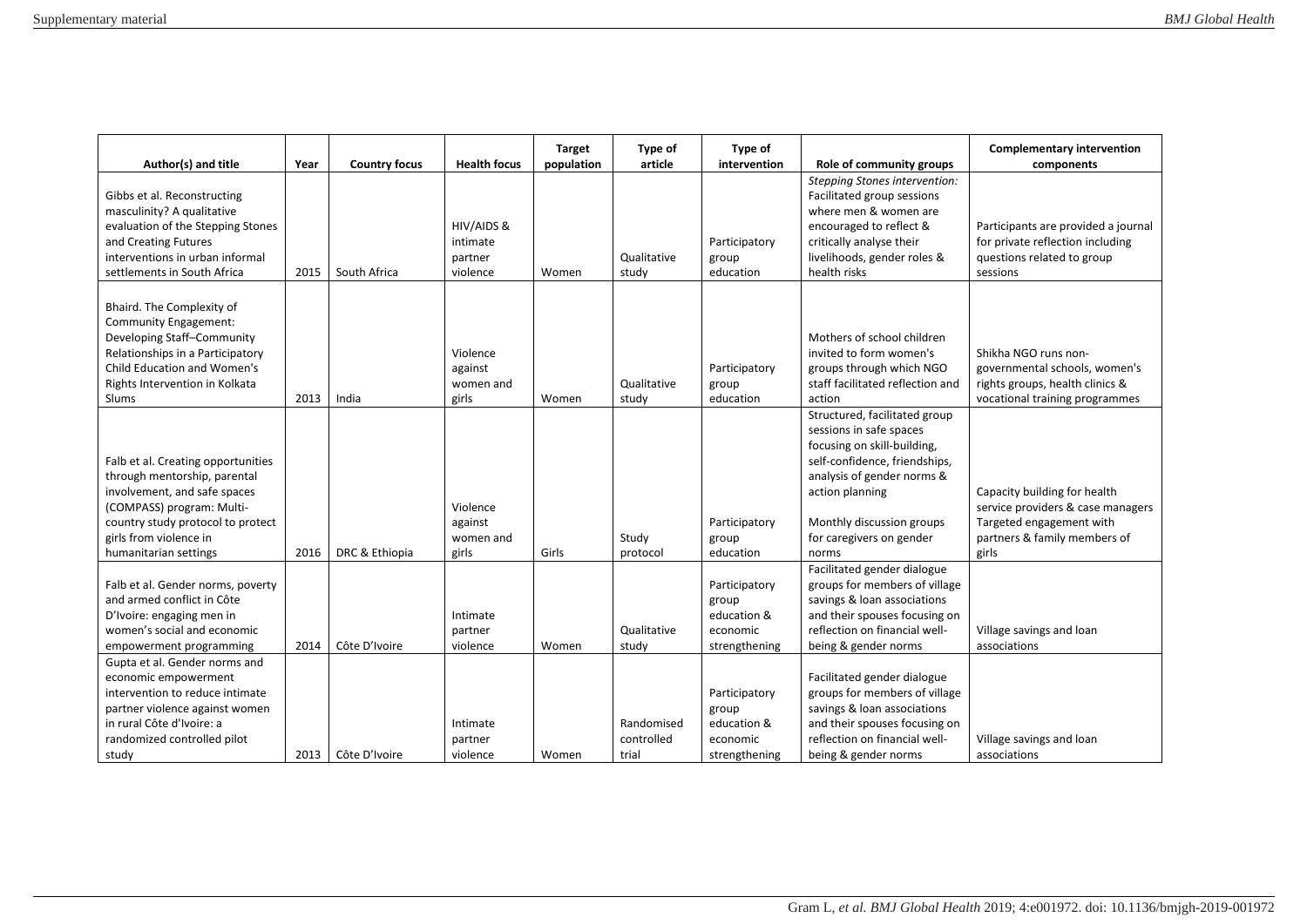| Author(s) and title                                                                                                                                                                                                                                                                                             | Year | <b>Country focus</b> | <b>Health focus</b>             | <b>Target</b><br>population | Type of<br>article                | Type of<br>intervention                                        | Role of community groups                                                                                                                                                                                                                                                                                  | <b>Complementary intervention</b><br>components                                                                                                                                                                                                                                                                                          |
|-----------------------------------------------------------------------------------------------------------------------------------------------------------------------------------------------------------------------------------------------------------------------------------------------------------------|------|----------------------|---------------------------------|-----------------------------|-----------------------------------|----------------------------------------------------------------|-----------------------------------------------------------------------------------------------------------------------------------------------------------------------------------------------------------------------------------------------------------------------------------------------------------|------------------------------------------------------------------------------------------------------------------------------------------------------------------------------------------------------------------------------------------------------------------------------------------------------------------------------------------|
| Hossain et al. Working with men<br>to prevent intimate partner<br>violence in a conflict-affected<br>setting: A pilot cluster<br>randomized controlled trial in<br>rural Côte d'Ivoire                                                                                                                          | 2014 | Côte D'Ivoire        | Intimate<br>partner<br>violence | Women                       | Randomised<br>controlled<br>trial | Participatory<br>group<br>education                            | Facilitated men's discussion<br>groups focusing on critically<br>reflecting on gender norms &<br>taking action                                                                                                                                                                                            | None                                                                                                                                                                                                                                                                                                                                     |
| Christofides et al. A cluster<br>randomised controlled trial to<br>determine the effect of<br>community mobilisation and<br>advocacy on men's use of<br>violence in periurban South<br>Africa: study protocol                                                                                                   | 2018 | South Africa         | Intimate<br>partner<br>violence | Women                       | Study<br>protocol                 | Participatory<br>group<br>education                            | Regular facilitated<br>community workshops to<br>challenge inequitable &<br>harmful ideas about<br>manhood based on Freirean<br>principles                                                                                                                                                                | Formation & training of<br>Community Action Teams who<br>mobilise community members on<br>a voluntary basis around issues of<br>gender transformation.<br>Advocacy to hold government &<br>other duty bearers to account.                                                                                                                |
| Gibbs et al. An individually<br>randomized controlled trial to<br>determine the effectiveness of<br>the Women for Women<br>International Programme in<br>reducing intimate partner<br>violence and strengthening<br>livelihoods amongst women in<br>Afghanistan: trial design,<br>methods and baseline findings | 2018 | Afghanistan          | Intimate<br>partner<br>violence | Women                       | Study<br>protocol                 | Participatory<br>group<br>education                            | Facilitated group sessions<br>with women focusing on<br>savings, health, rights, and<br>networking + training in<br>numeracy, business &<br>vocational skills<br>Support for women with<br>starting Self-Help Groups<br>Facilitated group sessions<br>with men and opinion leaders<br>around gender norms | Monthly conditional cash transfer<br>of USD 10 per month<br>Referral services                                                                                                                                                                                                                                                            |
| Naved et al. A cluster<br>randomized controlled trial to<br>assess the impact of SAFE on<br>spousal violence against women<br>and girls in slums of Dhaka,<br>Bangladesh                                                                                                                                        | 2018 | Bangladesh           | Intimate<br>partner<br>violence | Women                       | Randomised<br>controlled<br>trial | Participatory<br>group<br>education &<br>structural<br>support | Facilitated group sessions<br>with women and men                                                                                                                                                                                                                                                          | Community mobilization group<br>comprising community<br>stakeholders trained &<br>responsible for creating an<br>enabling environment<br>Volunteers recruited to foster<br>change<br>Provision of health & legal<br>services<br>Training of marriage registrars,<br>police, lawyers, and the judiciary.<br>National-level media advocacy |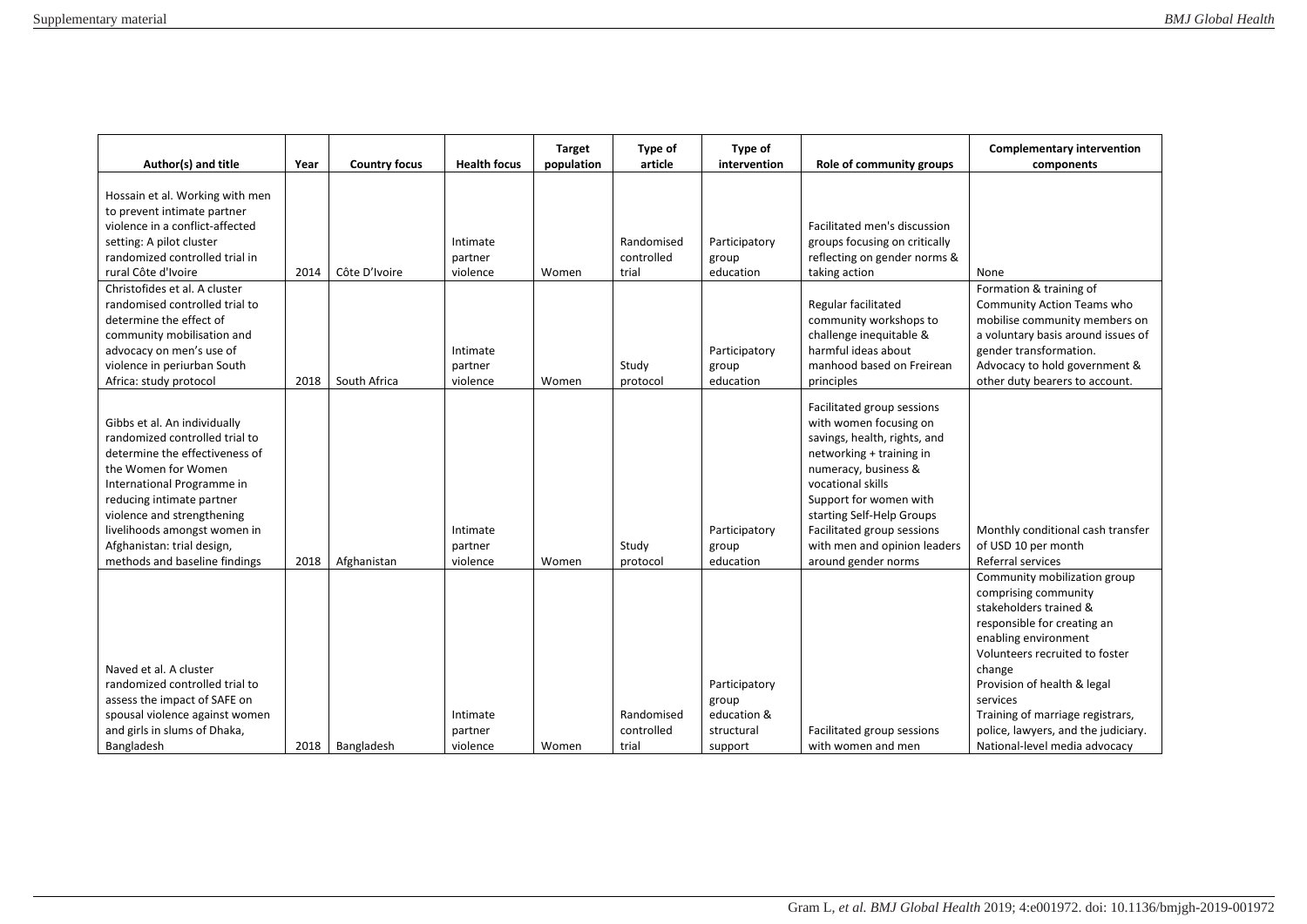| Author(s) and title                                                                                                                                                                                                                 | Year | <b>Country focus</b> | <b>Health focus</b>             | <b>Target</b><br>population | Type of<br>article              | Type of<br>intervention                                                           | Role of community groups                                                                                                                                                                                                                                                  | <b>Complementary intervention</b><br>components                                                                                                                                                                                                                                        |
|-------------------------------------------------------------------------------------------------------------------------------------------------------------------------------------------------------------------------------------|------|----------------------|---------------------------------|-----------------------------|---------------------------------|-----------------------------------------------------------------------------------|---------------------------------------------------------------------------------------------------------------------------------------------------------------------------------------------------------------------------------------------------------------------------|----------------------------------------------------------------------------------------------------------------------------------------------------------------------------------------------------------------------------------------------------------------------------------------|
| Cari Jo Clark et al. Evaluating a<br>multicomponent social behaviour<br>change communication strategy<br>to reduce intimate partner<br>violence among married couples:<br>study protocol for a cluster<br>randomized trial in Nepal | 2017 | Nepal                | Intimate<br>partner<br>violence | Women                       | Study<br>protocol               | Participatory<br>group<br>education &<br>mass media                               | Facilitated Radio Listening &<br>Discussion Groups meet to<br>critically reflect on gender<br>norms and plan outreach<br>activities                                                                                                                                       | Advocacy with national<br>stakeholders<br>Behaviour change communication<br>through mass media (radio)<br>Training of community & religious<br>leaders                                                                                                                                 |
| Babalola et al. Impact of a<br>communication programme on<br>female genital cutting in eastern<br>Nigeria                                                                                                                           | 2006 | Nigeria              | Female<br>genital cutting       | Girls                       | Quasi-<br>experimental<br>study | Participatory<br>group<br>education &<br>mass media                               | Facilitated community core<br>groups critically reflected on<br>women's reproductive health<br>& developed action plans to<br>improve women's health<br>situation                                                                                                         | Advocacy with traditional leaders,<br>religious leaders, local<br>government officials, school<br>authorities, women's groups &<br>ruling councils<br>Discussing female genital cutting<br>at the annual tribal 'Home and<br>Abroad' event<br>Mass media campaign                      |
| Diop & Askew. The Effectiveness<br>of a Community-Based Education<br>Program on Abandoning Female<br><b>Genital Mutilation/Cutting in</b><br>Senegal                                                                                | 2009 | Senegal              | Female<br>genital cutting       | Girls                       | Quasi-<br>experimental<br>study | Participatory<br>group<br>education &<br>large-scale<br>inter-village<br>campaign | Participatory group sessions<br>with women on numeracy,<br>literacy, life skills & critical<br>analysis of cultural &<br>socioeconomic conditions<br>Women participating in<br>groups encouraged to 'adopt'<br>a friend/relative to share<br>information with from groups | Intervillage meetings to exchange<br>experiences leading to village-<br>wide discussions promoting the<br>idea of abandoning female genital<br>cutting culminating in a large-<br>scale coordinated public<br>declaration by multiple villages on<br>abandoning female genital cutting |
| Hoque et al. A community-based<br>cluster randomized controlled<br>trial (cRCT) to evaluate the<br>impact and operational<br>assessment of "safe motherhood<br>and newborn health promotion<br>package": study protocol             | 2018 | Bangladesh           | Maternal and<br>child health    | Mothers<br>and children     | Study<br>protocol               | Group<br>discussion &<br>health systems<br>strengthening                          | Establishment and capacity<br>building of community groups<br>& community support groups                                                                                                                                                                                  | Capacity building and<br>strengthening of health facilities &<br>referral linkages<br>Local level advocacy & planning<br>Maternal, perinatal & community<br>death audits                                                                                                               |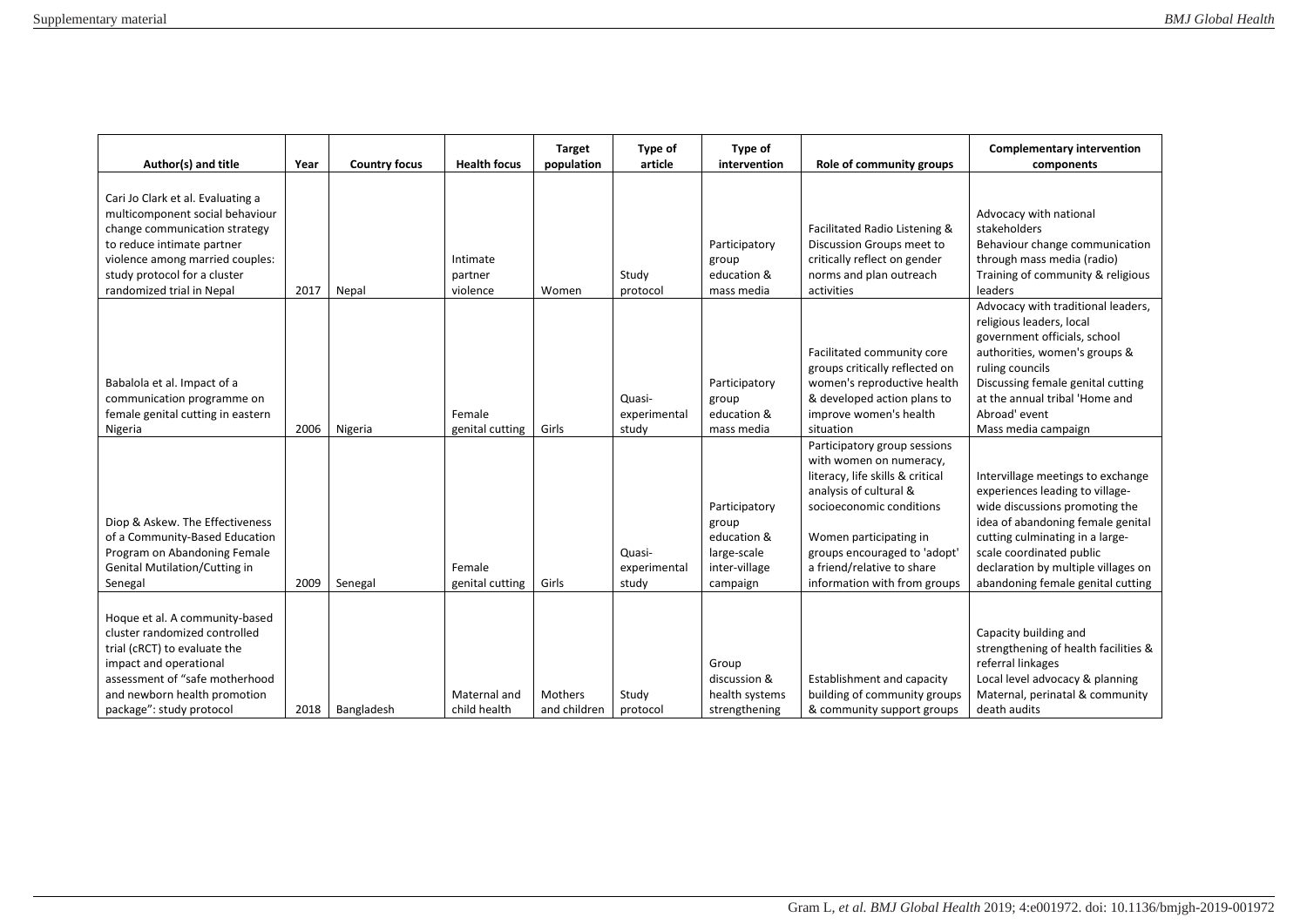| Author(s) and title                                                                                                                                                                                      | Year | <b>Country focus</b>                   | <b>Health focus</b>          | <b>Target</b><br>population    | Type of<br>article                | Type of<br>intervention                                            | Role of community groups                                        | <b>Complementary intervention</b><br>components                                                                         |
|----------------------------------------------------------------------------------------------------------------------------------------------------------------------------------------------------------|------|----------------------------------------|------------------------------|--------------------------------|-----------------------------------|--------------------------------------------------------------------|-----------------------------------------------------------------|-------------------------------------------------------------------------------------------------------------------------|
| Gram et al. Do Participatory<br>Learning and Action Women's<br>Groups Alone or Combined with<br>Cash or Food Transfers Expand<br>Women's Agency in Rural Nepal?                                          | 2018 | Nepal                                  | Maternal and<br>child health | Mothers<br>and children        | Randomised<br>controlled<br>trial | Participatory<br>group<br>education &<br>economic<br>strengthening | Women's groups practising<br>participatory action &<br>learning | Unconditional food transfers in<br>one intervention arm,<br>unconditional cash transfers in<br>another intervention arm |
| Gram et al. The long-term impact<br>of community mobilisation<br>through participatory women's<br>groups on women's agency in the<br>household: A follow-up study to<br>the Makwanpur trial              | 2018 | Nepal                                  | Maternal and<br>child health | <b>Mothers</b><br>and children | Quasi-<br>experimental<br>study   | Participatory<br>group<br>education                                | Women's groups practising<br>participatory action &<br>learning | None                                                                                                                    |
| Alcock et al. Community-based<br>health programmes: Role<br>perceptions and experiences of<br>female peer facilitators in<br>Mumbai's urban slums                                                        | 2009 | India                                  | Maternal and<br>child health | Mothers<br>and children        | Qualitative<br>study              | Participatory<br>group<br>education                                | Women's groups practising<br>participatory action &<br>learning | None                                                                                                                    |
| More et al. Community<br>Mobilization in Mumbai Slums to<br>Improve Perinatal Care and<br><b>Outcomes: A Cluster Randomized</b><br><b>Controlled Trial</b>                                               | 2012 | India                                  | Maternal and<br>child health | <b>Mothers</b><br>and children | Randomised<br>controlled<br>trial | Participatory<br>group<br>education                                | Women's groups practising<br>participatory action &<br>learning | None                                                                                                                    |
| Houweling et al. Reaching the<br>poor with health interventions:<br>Programme-incidence analysis of<br>seven randomised trials of<br>women's groups to reduce<br>newborn mortality in Asia and<br>Africa | 2015 | Nepal, India,<br>Bangladesh,<br>Malawi | Maternal and<br>child health | Mothers<br>and children        | Mixed<br>methods<br>study         | Participatory<br>group<br>education                                | Women's groups practising<br>participatory action &<br>learning | Varies with the individual trial<br>included in the set of<br>interventions                                             |
| Morrison et al. How did<br>formative research inform the<br>development of a women's<br>group intervention in rural<br>Nepal?                                                                            | 2008 | Nepal                                  | Maternal and<br>child health | Mothers<br>and children        | Mixed<br>methods<br>study         | Participatory<br>group<br>education                                | Women's groups practising<br>participatory action &<br>learning | None                                                                                                                    |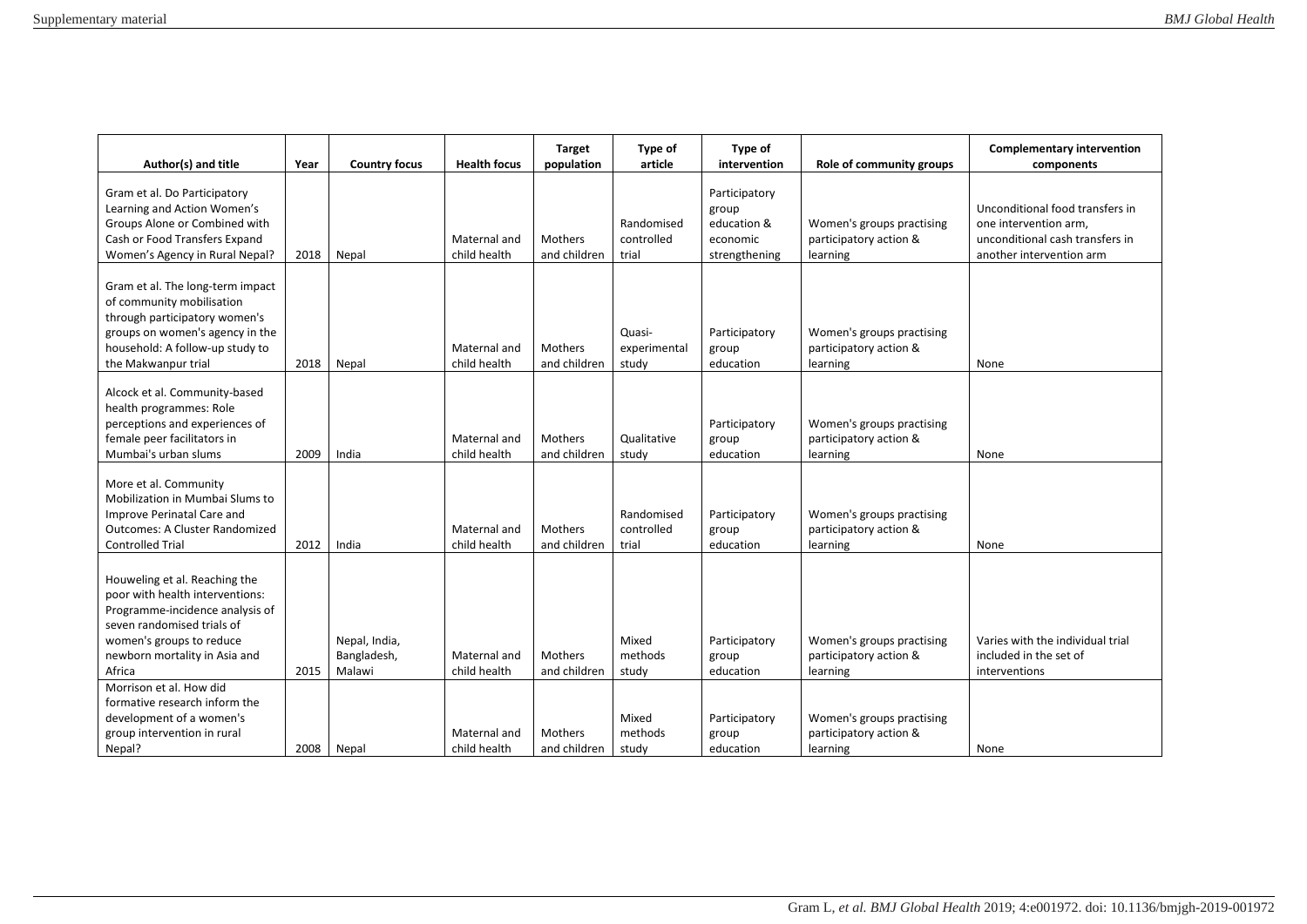| Author(s) and title                                                                                                                                                                                                                                                                      | Year | <b>Country focus</b>                   | <b>Health focus</b>          | <b>Target</b><br>population    | Type of<br>article                | Type of<br>intervention                                                                 | Role of community groups                                        | <b>Complementary intervention</b><br>components                                                                                                                                                                                                                                           |
|------------------------------------------------------------------------------------------------------------------------------------------------------------------------------------------------------------------------------------------------------------------------------------------|------|----------------------------------------|------------------------------|--------------------------------|-----------------------------------|-----------------------------------------------------------------------------------------|-----------------------------------------------------------------|-------------------------------------------------------------------------------------------------------------------------------------------------------------------------------------------------------------------------------------------------------------------------------------------|
| Morrison et al. Women's health<br>groups to improve perinatal care<br>in rural Nepal                                                                                                                                                                                                     | 2005 | Nepal                                  | Maternal and<br>child health | <b>Mothers</b><br>and children | Mixed<br>methods<br>study         | Participatory<br>group<br>education                                                     | Women's groups practising<br>participatory action &<br>learning | None                                                                                                                                                                                                                                                                                      |
| Morrison et al. Understanding<br>how women's groups improve<br>maternal and newborn health in<br>Makwanpur, Nepal: a qualitative<br>study                                                                                                                                                | 2010 | Nepal                                  | Maternal and<br>child health | <b>Mothers</b><br>and children | Qualitative<br>study              | Participatory<br>group<br>education                                                     | Women's groups practising<br>participatory action &<br>learning | None                                                                                                                                                                                                                                                                                      |
| Morrison et al. Utilization and<br>management of maternal and<br>child health funds in rural Nepal                                                                                                                                                                                       | 2010 | Nepal                                  | Maternal and<br>child health | Mothers<br>and children        | Qualitative<br>study              | Participatory<br>group<br>education                                                     | Women's groups practising<br>participatory action &<br>learning | None                                                                                                                                                                                                                                                                                      |
| Nair et al. Participatory women's<br>groups and counselling through<br>home visits to improve child<br>growth in rural eastern India:<br>protocol for a cluster randomised<br>controlled trial                                                                                           | 2012 | India                                  | Maternal and<br>child health | <b>Mothers</b><br>and children | Study<br>protocol                 | Participatory<br>group<br>education &<br>home visits                                    | Women's groups practising<br>participatory action &<br>learning | Home visits with individual<br>families                                                                                                                                                                                                                                                   |
| Prost et al. Women's groups<br>practising participatory learning<br>and action to improve maternal<br>and newborn health in low-<br>resource settings: a systematic<br>review and meta-analysis                                                                                          | 2013 | Nepal, India,<br>Bangladesh,<br>Malawi | Maternal and<br>child health | Mothers<br>and children        | Meta-analysis                     | Participatory<br>group<br>education                                                     | Women's groups practising<br>participatory action &<br>learning | Varies with the individual trial<br>included in the set of<br>interventions                                                                                                                                                                                                               |
| Colbourn et al. Effects of quality<br>improvement in health facilities<br>and community mobilization<br>through women's groups on<br>maternal, neonatal and perinatal<br>mortality in three districts of<br>Malawi: MaiKhanda, a cluster<br>randomized controlled<br>effectiveness trial | 2013 | Malawi                                 | Maternal and<br>child health | Mothers<br>and children        | Randomised<br>controlled<br>trial | Participatory<br>group<br>education &<br>quality<br>improvement at<br>health facilities | Women's groups practising<br>participatory action &<br>learning | One intervention arm also<br>received a health facility quality<br>improvement intervention<br>focusing on conducting small tests<br>of change using Plan-Do-Study-Act<br>cycles, implementing change<br>packages, conducting death<br>reviews & received additional<br>clinical training |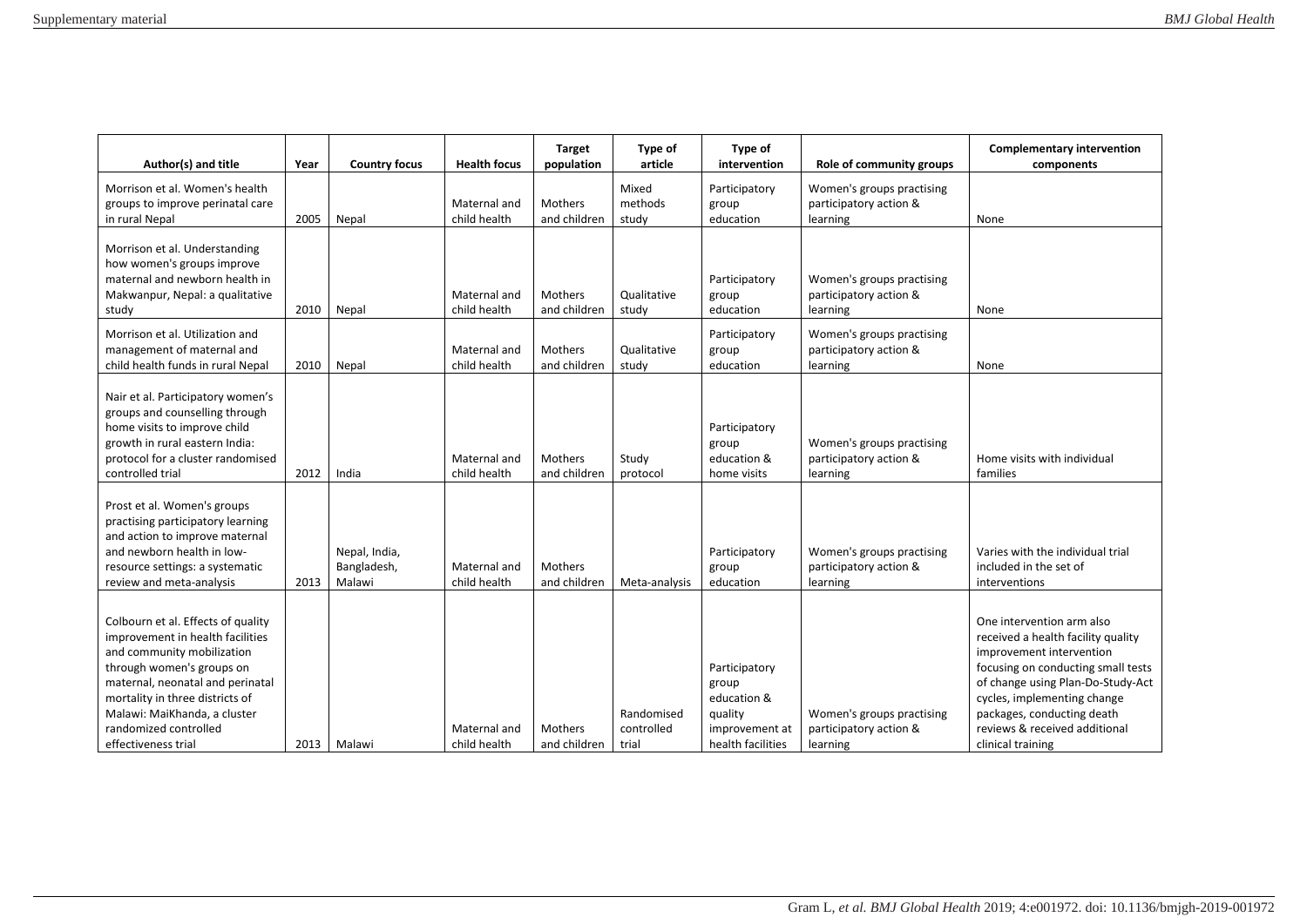| Author(s) and title                                                                                                                                                                                                                                                                                                                                      | Year | <b>Country focus</b> | <b>Health focus</b>          | <b>Target</b><br>population    | Type of<br>article                | Type of<br>intervention                                            | Role of community groups                                        | <b>Complementary intervention</b><br>components                                                                                                          |
|----------------------------------------------------------------------------------------------------------------------------------------------------------------------------------------------------------------------------------------------------------------------------------------------------------------------------------------------------------|------|----------------------|------------------------------|--------------------------------|-----------------------------------|--------------------------------------------------------------------|-----------------------------------------------------------------|----------------------------------------------------------------------------------------------------------------------------------------------------------|
| Azad et al. Effect of scaling up<br>women's groups on birth<br>outcomes in three rural districts<br>in Bangladesh: a cluster-<br>randomised controlled trial                                                                                                                                                                                             | 2012 | Bangladesh           | Maternal and<br>child health | <b>Mothers</b><br>and children | Randomised<br>controlled<br>trial | Participatory<br>group<br>education                                | Women's groups practising<br>participatory action &<br>learning | Clinical training for traditional<br>birth attendants<br>Health systems strengthening                                                                    |
| Rath et al. Explaining the impact<br>of a women's group led<br>community mobilisation<br>intervention on maternal and<br>newborn health outcomes: the<br>Ekjut trial process evaluation                                                                                                                                                                  | 2010 | India                | Maternal and<br>child health | <b>Mothers</b><br>and children | Qualitative<br>study              | Participatory<br>group<br>education                                | Women's groups practising<br>participatory action &<br>learning | Health committees allowing<br>community members to express<br>their opinions about local health<br>services                                              |
| Rosato et al. Strategies<br>developed and implemented by<br>women's groups to improve<br>mother and infant health and<br>reduce mortality in rural Malawi                                                                                                                                                                                                | 2012 | Malawi               | Maternal and<br>child health | <b>Mothers</b><br>and children | Qualitative<br>study              | Participatory<br>group<br>education &<br>home visits               | Women's groups practising<br>participatory action &<br>learning | Training of health workers<br>One intervention arm also<br>received volunteer peer<br>counsellors who identified<br>pregnant women & made home<br>visits |
| Rosato et al. Women's groups'<br>perceptions of maternal health<br>issues in rural Malawi                                                                                                                                                                                                                                                                | 2006 | Malawi               | Maternal and<br>child health | <b>Mothers</b><br>and children | Qualitative<br>study              | Participatory<br>group<br>education &<br>home visits               | Women's groups practising<br>participatory action &<br>learning | Training of health workers<br>One intervention arm also<br>received volunteer peer<br>counsellors who identified<br>pregnant women & made home<br>visits |
| Saville et al. Protocol of the Low<br>Birth Weight South Asia Trial<br>(LBWSAT), a cluster-randomised<br>controlled trial testing impact on<br>birth weight and infant nutrition<br>of Participatory Learning and<br>Action through womens groups,<br>with and without unconditional<br>transfers of fortified food or cash<br>during pregnancy in Nepal | 2016 | Nepal                | Maternal and<br>child health | Mothers<br>and children        | Study<br>protocol                 | Participatory<br>group<br>education &<br>economic<br>strengthening | Women's groups practising<br>participatory action &<br>learning | Unconditional food transfers in<br>one intervention arm,<br>unconditional cash transfers in<br>another intervention arm                                  |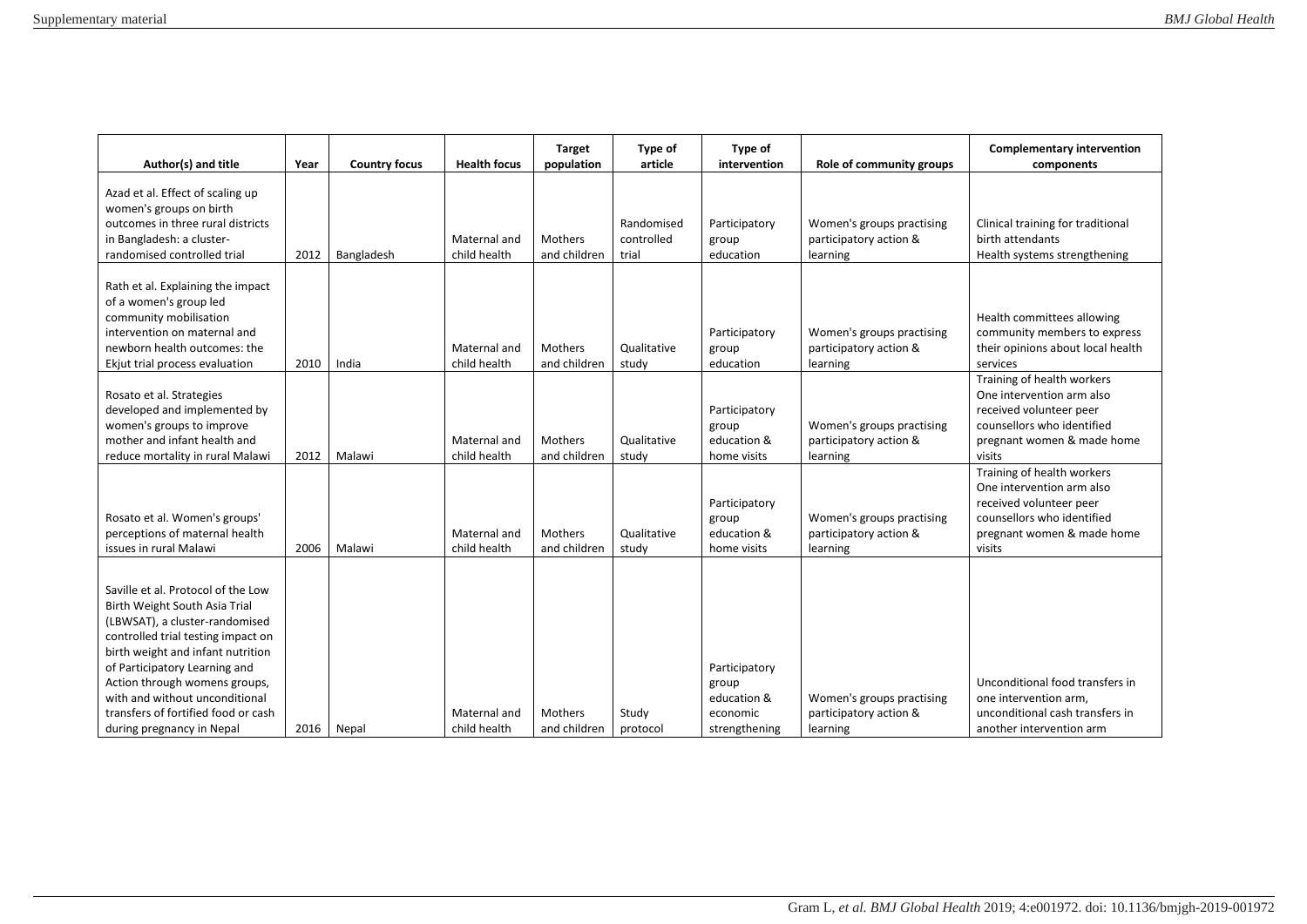| Author(s) and title                                                                                                                                                                                        | Year | <b>Country focus</b> | <b>Health focus</b>          | <b>Target</b><br>population | Type of<br>article              | Type of<br>intervention                                  | Role of community groups                                                                                                                 | <b>Complementary intervention</b><br>components                                                                                                                                                                                                         |
|------------------------------------------------------------------------------------------------------------------------------------------------------------------------------------------------------------|------|----------------------|------------------------------|-----------------------------|---------------------------------|----------------------------------------------------------|------------------------------------------------------------------------------------------------------------------------------------------|---------------------------------------------------------------------------------------------------------------------------------------------------------------------------------------------------------------------------------------------------------|
| Wilner et al. Effective delivery of<br>social and behavior change<br>communication through a Care<br>Group model in a supplementary<br>feeding program                                                     | 2017 | Malawi               | Maternal and<br>child health | Mothers<br>and children     | Qualitative<br>study            | Care group<br>model                                      | Community-based health<br>educators held community<br>meetings to facilitate<br>behaviour change                                         | Health educators also conducted<br>home visits, reported on new<br>pregnancies, births & deaths, and<br>disseminated health messages at<br>food distribution points for a<br>supplementary feeding<br>programme to treat moderate<br>acute malnutrition |
| Aradeon and Doctor. Reducing<br>rural maternal mortality and the<br>equity gap in northern Nigeria:<br>the public health evidence for<br>the Community Communication<br><b>Emergency Referral strategy</b> | 2016 | Nigeria              | Maternal<br>health           | Mothers                     | Mixed<br>methods<br>study       | Group<br>discussion &<br>health systems<br>strengthening | Community-based health<br>volunteers held regular<br>discussion groups to facilitate<br>behaviour change                                 | Involvement of religious ledaers in<br>developing and delivering<br>behaviour change messages<br>through sermons, radio and TV                                                                                                                          |
| Brazier et al. The value of<br>building health promotion<br>capacities within communities:<br>Evidence from a maternal health<br>intervention in Guinea                                                    | 2014 | Guinea               | Maternal<br>health           | <b>Mothers</b>              | Quasi-<br>experimental<br>study | Group<br>discussion &<br>health systems<br>strengthening | Village safe motherhood<br>committees & health &<br>hygiene committees lead<br>regular community<br>discussions about maternal<br>health | Village safe mothershood<br>committee members recorded<br>info on pregnancies, births &<br>deaths in their villages<br>Health & hygiene committees<br>played a role in oversight of<br>health facility management<br>Home visits to monitor maternity   |
| Saha et al. Effect of combining a<br>health program with a<br>microfinance-based self-help<br>group on health behaviors and<br>outcomes                                                                    | 2015 | India                | Maternal and<br>child health | Mothers<br>and children     | Quasi-<br>experimental<br>study | Group<br>discussion &<br>economic<br>strengthening       | Facilitated group discussion<br>of health issues in self-help<br>group meetings                                                          | Self-help groups engage in income<br>generation, savings & credit<br>provision                                                                                                                                                                          |
| Saha, Annear and Pathak. The<br>effect of Self-Help Groups on<br>access to maternal health<br>services: evidence from rural<br>India                                                                       | 2013 | India                | Maternal<br>health           | Mothers                     | Cross-<br>sectional<br>survey   | Group<br>discussion &<br>economic<br>strengthening       | Group discussion of health<br>issues in self-help group<br>meetings                                                                      | Self-help groups engage in income<br>generation, savings & credit<br>provision                                                                                                                                                                          |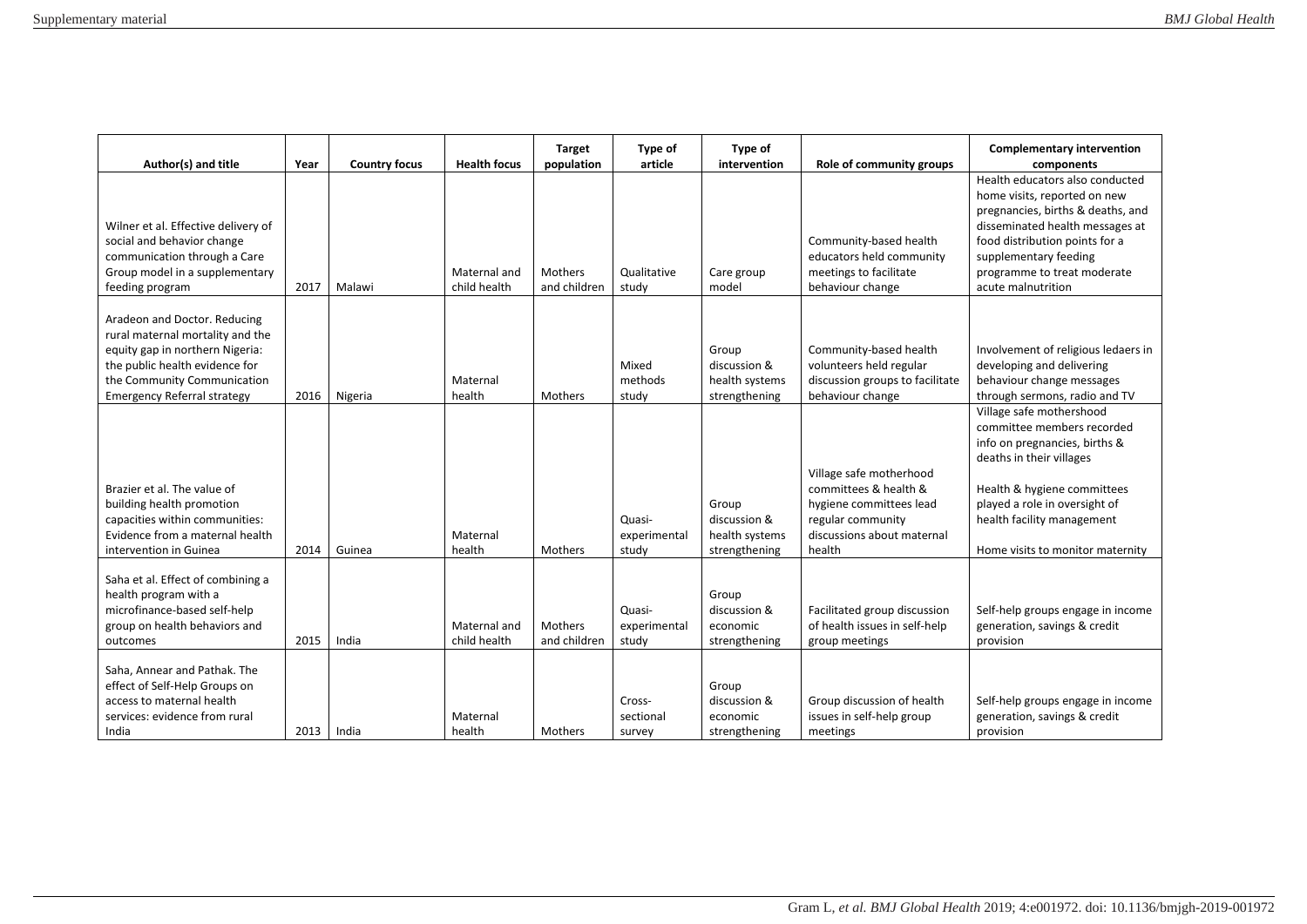| Author(s) and title                                                                                                                                       | Year | <b>Country focus</b> | <b>Health focus</b>          | <b>Target</b><br>population | Type of<br>article              | Type of<br>intervention                            | Role of community groups                                                                                                                                                                                                                                                | <b>Complementary intervention</b><br>components                                                                                                                                                                                                                                                                                  |
|-----------------------------------------------------------------------------------------------------------------------------------------------------------|------|----------------------|------------------------------|-----------------------------|---------------------------------|----------------------------------------------------|-------------------------------------------------------------------------------------------------------------------------------------------------------------------------------------------------------------------------------------------------------------------------|----------------------------------------------------------------------------------------------------------------------------------------------------------------------------------------------------------------------------------------------------------------------------------------------------------------------------------|
| George et al. Can community<br>action improve equity for<br>maternal health and how does it<br>do so? Research findings from<br>Gujarat, India            | 2018 | India                | Maternal<br>health           | Mothers                     | Mixed<br>methods<br>study       | Social<br>accountability                           | Regular community meetings<br>to elicit community concerns,<br>deliver health information,<br>build community ownership<br>& foster collective decision-<br>making<br>Monthly meetings convened<br>by volunteers for problem-<br>solving related to community<br>issues | Poster campaign & pictorial<br>banner to support behaviour<br>change communication<br>Pictorial check list of maternal<br>health entitlements & services<br>used in community monitoring of<br>health services<br>Provision of report cards on<br>health services to women's<br>collectives, ward meetings &<br>medical officers |
| Gullo et al. Creating spaces for<br>dialogue: a cluster-randomized<br>evaluation of CARE's Community<br>Score Card on health governance<br>outcomes       | 2018 | Malawi               | Maternal and<br>child health | Mothers<br>and children     | Quasi-<br>experimental<br>study | Social<br>accountability                           | Regular community meetings<br>to elicit community concerns,<br>deliver health information,<br>build community ownership<br>& foster collective decision-<br>making                                                                                                      | Use of Community Score Card in<br>meetings to identify and address<br>obstacles to health coverage,<br>quality and equity<br>Separate meetings with men,<br>women, youth, health providers<br>followed by joint meeting with<br>community members, health<br>services and government officials                                   |
| Mozumdar et al. Increasing<br>knowledge of home based<br>maternal and newborn care using<br>self-help groups: Evidence from<br>rural Uttar Pradesh, India | 2018 | India                | Maternal and<br>child health | Mothers<br>and children     | Quasi-<br>experimental<br>study | Group<br>discussion &<br>economic<br>strengthening | Peer health educator gave<br>information to groups at<br>weekly meetings with leaflets<br>for 4 months                                                                                                                                                                  | Self-help groups engage in income<br>generation, savings & credit<br>provision<br>Local federation of groups                                                                                                                                                                                                                     |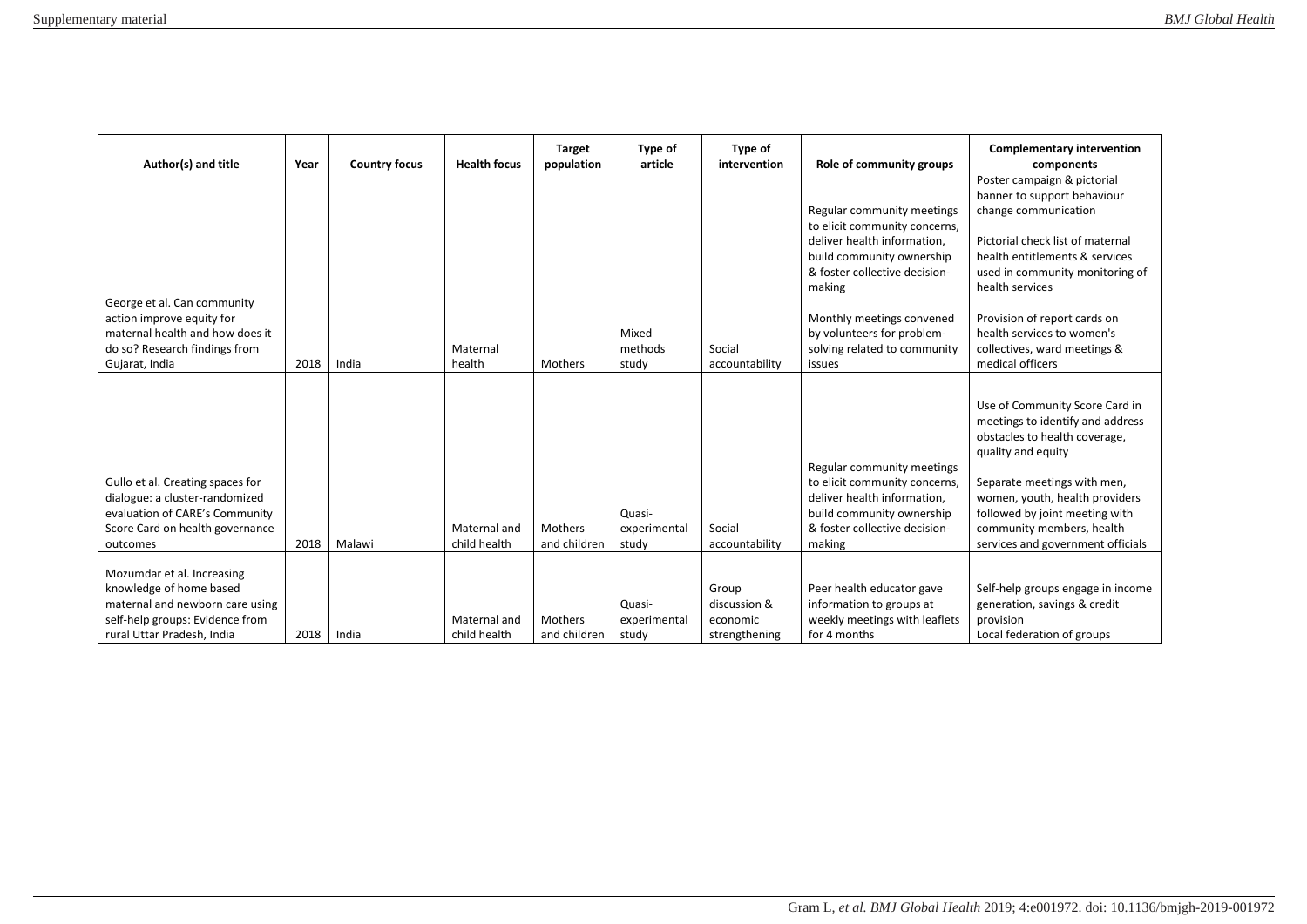| Author(s) and title                                                                                                                                                                                                           | Year | <b>Country focus</b>                                                                | <b>Health focus</b>                          | <b>Target</b><br>population           | Type of<br>article              | Type of<br>intervention                                                        | Role of community groups                                                                                           | <b>Complementary intervention</b><br>components                                                                                                                            |
|-------------------------------------------------------------------------------------------------------------------------------------------------------------------------------------------------------------------------------|------|-------------------------------------------------------------------------------------|----------------------------------------------|---------------------------------------|---------------------------------|--------------------------------------------------------------------------------|--------------------------------------------------------------------------------------------------------------------|----------------------------------------------------------------------------------------------------------------------------------------------------------------------------|
| Saggurti et al. Effect of health<br>intervention integration within<br>women's self-help groups on<br>collectivization and healthy<br>practices around reproductive,<br>maternal, neonatal and child<br>health in rural India | 2013 | India                                                                               | Maternal and<br>child health                 | Mothers<br>and children               | Quasi-<br>experimental<br>study | Group<br>discussion &<br>economic<br>strengthening                             | Facilitated group discussion<br>of maternal & newborn<br>health issues in self-help<br>group meetings              | Self-help groups engage in income<br>generation, savings & credit<br>provision                                                                                             |
| Akhund and Yousafzai. How<br>successful are women's groups in<br>health promotion and disease<br>prevention? A synthesis of the<br>literature and recommendations<br>for developing countries                                 | 2011 | Bolivia, Nepal,<br>Pakistan,<br>Guatemala, India,<br>Bangladesh                     | Maternal and<br>child health                 | Mothers<br>and children               | Narrative<br>review             | Participatory<br>group<br>education                                            | Women's groups practising<br>participatory action &<br>learning                                                    | Varies with the individual trial<br>included in the set of<br>interventions                                                                                                |
| Nair et al. Mobilizing women's<br>groups for improved maternal<br>and newborn health: Evidence<br>for impact, and challenges for<br>sustainability and scale up                                                               | 2012 | Nepal, India,<br>Bangladesh                                                         | Maternal and<br>child health                 | Mothers<br>and children               | Narrative<br>review             | Participatory<br>group<br>education                                            | Women's groups practising<br>participatory action &<br>learning                                                    | Varies with the individual trial<br>included in the set of<br>interventions                                                                                                |
| Rosato et al. Community<br>participation: lessons for<br>maternal, newborn, and child<br>health                                                                                                                               | 2008 | Bolivia, India,<br>Ethiopia, Nepal,<br>Bangladesh,<br>Pakistan, Malawi,<br>Tanzania | Maternal and<br>child health                 | Mothers<br>and children               | Narrative<br>review             | Primarily<br>participatory<br>group<br>education                               | Primarily women's groups<br>practising participatory action<br>& learning                                          | Review also included studies on:<br>home-based newborn care,<br>training of mother coordinators to<br>teach other local mothers &<br>community health worker<br>programmes |
| Marston et al. Community<br>participation for transformative<br>action on women's, children's<br>and adolescents' health                                                                                                      | 2016 | Uganda, Malawi,<br>India, Pakistan,<br>Bangladesh, Nepal                            | Women,<br>children &<br>adolescent<br>health | Women,<br>children and<br>adolescents | Narrative<br>review             | Primarily<br>participatory<br>group<br>education &<br>social<br>accountability | Primarily women's groups<br>practising participatory action<br>& learning and social<br>accountability initiatives | Review also included studies on<br>people-centred health services                                                                                                          |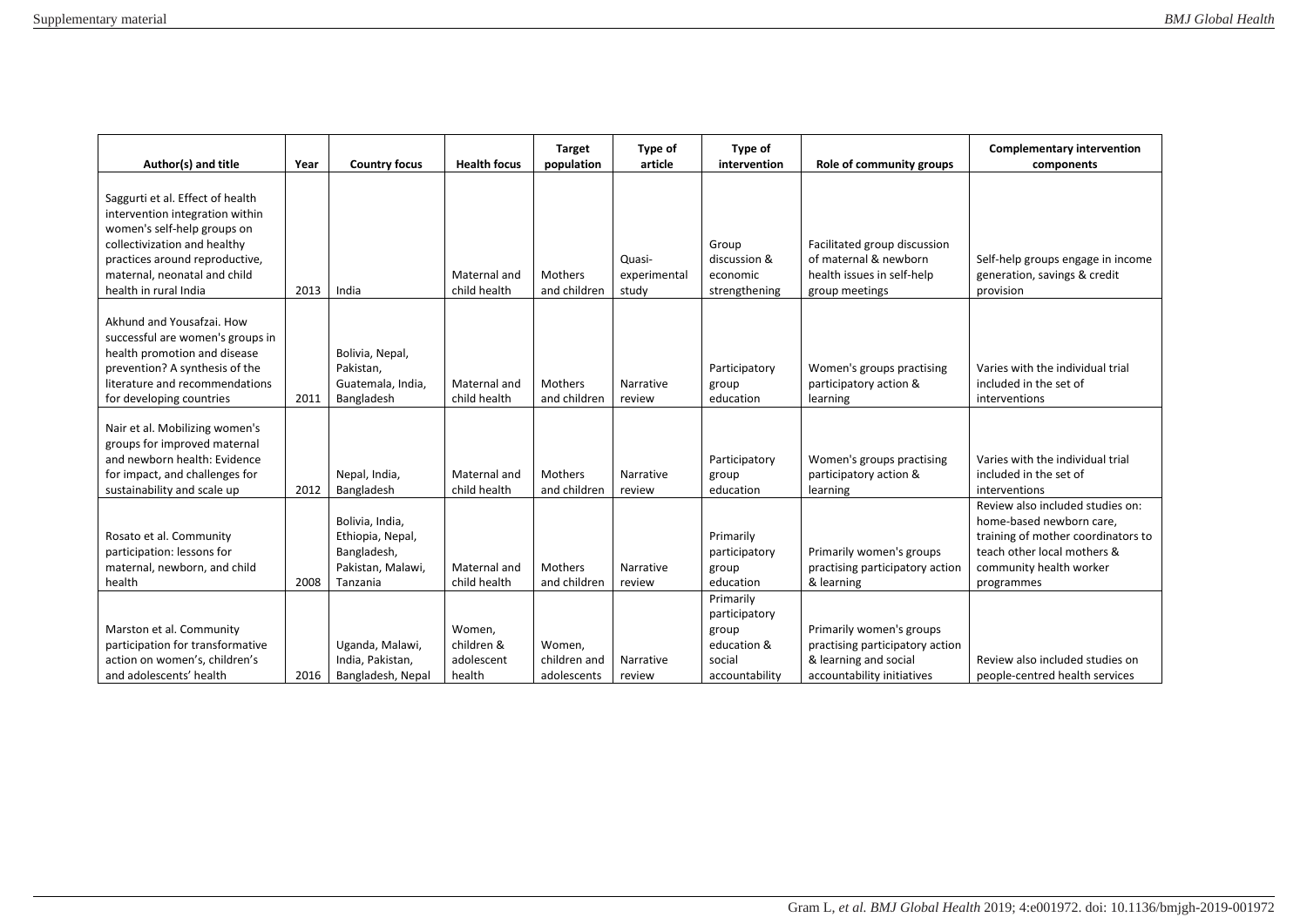| Author(s) and title                                                                                                                                                                               | Year | <b>Country focus</b>                                                                                                                                         | <b>Health focus</b>                | <b>Target</b><br>population | Type of<br>article   | Type of<br>intervention                                                                                               | Role of community groups                                                                                                      | <b>Complementary intervention</b><br>components                                                                                                                                                                                                                                                                  |
|---------------------------------------------------------------------------------------------------------------------------------------------------------------------------------------------------|------|--------------------------------------------------------------------------------------------------------------------------------------------------------------|------------------------------------|-----------------------------|----------------------|-----------------------------------------------------------------------------------------------------------------------|-------------------------------------------------------------------------------------------------------------------------------|------------------------------------------------------------------------------------------------------------------------------------------------------------------------------------------------------------------------------------------------------------------------------------------------------------------|
| Farnsworth et al. Community<br>engagement to enhance child<br>survival and early development<br>in low-and middle-income<br>countries: An evidence review                                         | 2014 | India, Bangladesh,<br>Nepal, Pakistan,<br>Laos, Kenya, South<br>Africa, Zambia,<br>Honduras, Peru,<br>Benin, Tanzania,<br>Vietnam, Ghana,<br>Mexico, Bolivia | Child survival<br>&<br>development | Children                    | Systematic<br>review | Primarily<br>participatory<br>group<br>education                                                                      | Primarily women's groups<br>practising participatory action<br>& learning                                                     | Review also included studies on<br>interventions relying on other<br>approaches including: diffusion of<br>innovations, health belief mode,<br>most significant change<br>technique, positive deviance,<br>IMCI, socializing evidence<br>participation action & stages of<br>change                              |
| Howard-Grabman et al. Factors<br>affecting effective community<br>participation in maternal and<br>newborn health programme<br>planning, implementation and<br>quality of care interventions      | 2017 | Pakistan, India,<br>Bangladesh, Nepal,<br>Peru, Honduras,<br>Indonesia, China,<br>Tanzania, Kenya,<br>Uganda                                                 | Maternal and<br>child health       | Mothers<br>and children     | Review of<br>reviews | Primarily<br>participatory<br>group<br>education                                                                      | Primarily community groups<br>engaging in reflection &<br>action                                                              | Review interventions also<br>included: outreach with<br>community health workers;<br>community-based transportation<br>to health facilities; training of<br>traditional health workers;<br>staskeholder committees; mass<br>media campaigns; community<br>report cards; establishing<br>demonstration households |
| Muzyamba et al. The role of<br><b>Community Mobilization in</b><br>maternal care provision for<br>women in sub-Saharan Africa - A<br>systematic review of studies<br>using an experimental design | 2017 | Tanzania, Malawi,<br>Kenya, Ethiopia,<br>Angola, Sahel,<br>Nigeria, Sudan,<br>South Africa,<br>Zambia                                                        | Maternal and<br>child health       | Mothers<br>and children     | Systematic<br>review | Primarily<br>participatory<br>group<br>education                                                                      | Primarily community groups<br>engaging in reflection &<br>action                                                              | Review interventions also<br>included:<br>individual peer outreach, outreach<br>by health care workers,<br>involvement of traditional birth<br>attendants, community-based<br>transportation to health facilities                                                                                                |
| Kumar et al. Pathways from<br>women's group-based programs<br>to nutrition change in South Asia:<br>A conceptual framework and<br>literature review                                               | 2017 | India, Bangladesh,<br>Nepal, Pakistan                                                                                                                        | Maternal and<br>child nutrition    | Mothers<br>and children     | Narrative<br>review  | Participatory<br>group<br>education,<br>social<br>accountability,<br>micro-finance &<br>agricultural<br>interventions | Groups engage in<br>participatory learning &<br>action, social accountability,<br>micro-finance or agricultural<br>activities | Review interventions also<br>included a variety of social,<br>economic & behavioural<br>complementary components                                                                                                                                                                                                 |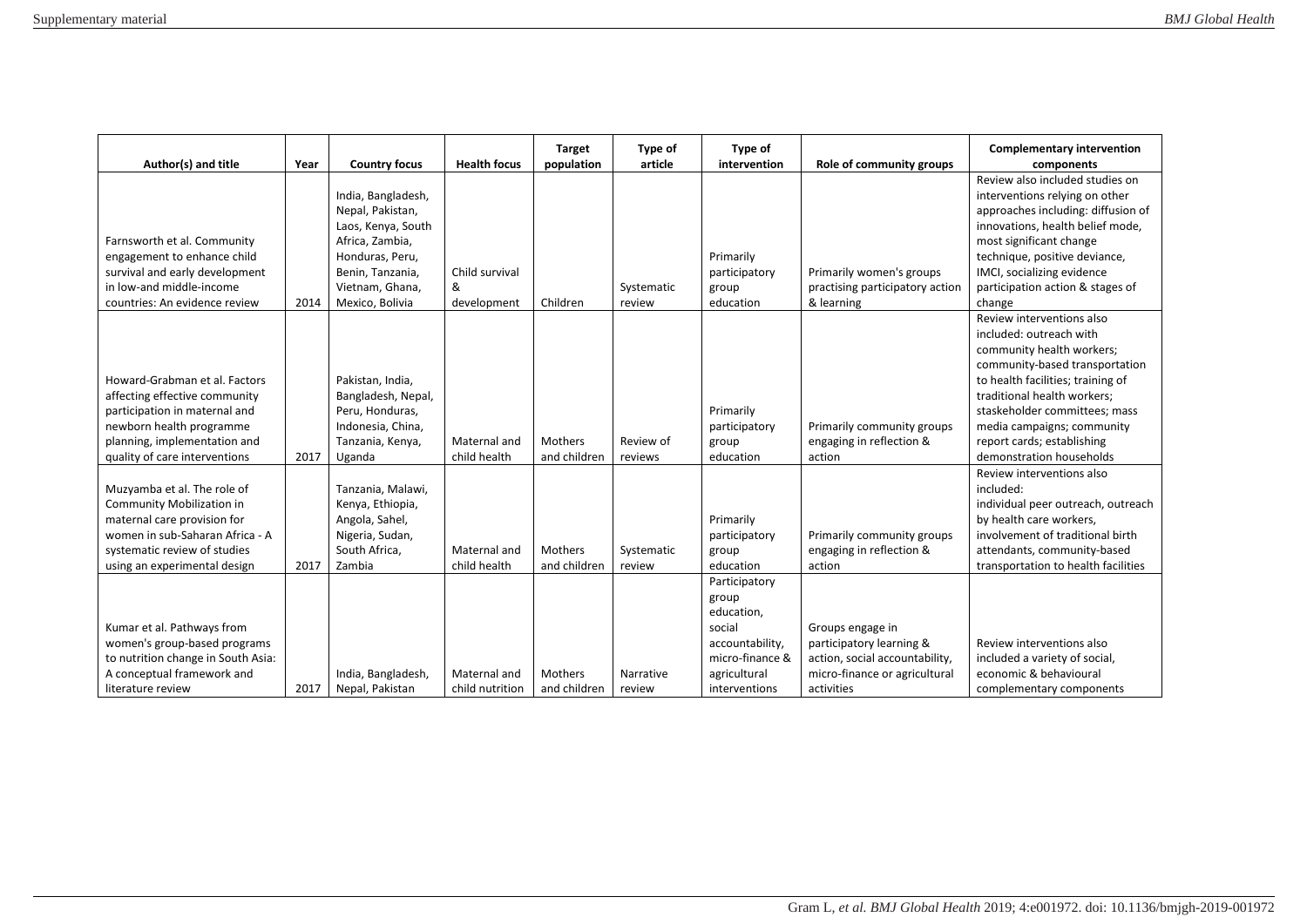| Author(s) and title                                                                                                                                                                                                                                | Year | <b>Country focus</b>                                                                                                                                        | <b>Health focus</b>                             | <b>Target</b><br>population                                                                                           | Type of<br>article                                                 | Type of<br>intervention                                                                            | Role of community groups                                                                                                                                                   | <b>Complementary intervention</b><br>components                                                                                                                                                                                        |
|----------------------------------------------------------------------------------------------------------------------------------------------------------------------------------------------------------------------------------------------------|------|-------------------------------------------------------------------------------------------------------------------------------------------------------------|-------------------------------------------------|-----------------------------------------------------------------------------------------------------------------------|--------------------------------------------------------------------|----------------------------------------------------------------------------------------------------|----------------------------------------------------------------------------------------------------------------------------------------------------------------------------|----------------------------------------------------------------------------------------------------------------------------------------------------------------------------------------------------------------------------------------|
| Cornish et al. The impact of<br>Community Mobilisation on HIV<br>Prevention in Middle and Low<br>Income Countries: A Systematic<br>Review and Critique                                                                                             | 2014 | India, Tanzania,<br>Uganda,<br>Zimbabwe, South<br>Africa, Thailand,<br>China, Brazil,<br>Ecuador,<br>Dominican<br>Republic                                  | HIV/AIDS                                        | Commercial<br>sex workers,<br>men who<br>have sex<br>with men.<br>adolescents,<br>and general<br>adult<br>populations | Systematic<br>review                                               | Primarily<br>participatory<br>group<br>education &<br>community-led<br>structural<br>interventions | Groups engage in<br>participatory learning &<br>action or form the basis of<br>sex worker collectivization<br>through the formation of<br>community-based<br>organisations | Review interventions also<br>included: training of health<br>workers, condom provision,<br>microfinance, peer outreach,<br>advocacy, STI services, needle<br>exchange                                                                  |
| Sebert Kuhlmann, Altman and<br>Galavotti. The importance of<br>community mobilization in<br>interventions to improve sexual,<br>reproductive, and maternal<br>health outcomes: A review of the<br>evidence                                         | 2016 | India, Pakistan,<br>Bangladesh, Brazil,<br>El Salvador,<br>Guatemala, Burma,<br>Cambodia,<br>Argentina,<br>Tanzania, Zambia,<br>DRC, Australia,<br>Scotland | Sexual,<br>reproductive<br>& maternal<br>health | Women                                                                                                                 | Narrative<br>review<br>informed by<br>realist review<br>principles | Primarily<br>participatory<br>group<br>education                                                   | Primarily women's groups<br>practising participatory action<br>& learning                                                                                                  | Review interventions also<br>included: community health<br>worker programmes, mobile<br>clinics, peer education, training of<br>health workers, training of<br>traditional birth attendants,<br>village health committees              |
| Altman, Kuhlmann and Galavotti.<br>Understanding the black box: A<br>systematic review of the<br>measurement of the community<br>mobilization process in<br>evaluations of interventions<br>targeting sexual, reproductive,<br>and maternal health | 2015 | South Africa, India,<br>Tanzania, Brazil,<br>Dominican<br>Republic,<br>Cambodia, United<br><b>States</b>                                                    | Sexual,<br>reproductive<br>& maternal<br>health | Women                                                                                                                 | Systematic<br>review                                               | Participatory<br>group<br>education &<br>community-led<br>structural<br>interventions              | Groups engage in<br>participatory learning &<br>action or form the basis of<br>sex worker collectivization<br>through the formation of<br>community-based<br>organisations | Review interventions also<br>included: training of health<br>workers, condom provision,<br>microfinance, peer outreach,<br>advocacy, STI services, needle<br>exchange<br>Review interventions also<br>included: identification of role |
| Berg and Denison. Interventions<br>to reduce the prevalence of<br>female genital mutilation/cutting<br>in African countries                                                                                                                        | 2012 | Mali, Egypt,<br>Nigeria, Kenya,<br>Ethiopia, Senegal,<br><b>Burkina Faso</b>                                                                                | Female<br>genital cutting                       | Girls                                                                                                                 | Systematic<br>review                                               | Primarily<br>participatory<br>group<br>education                                                   | Community groups engage in<br>deliberation & action<br>planning                                                                                                            | models, classroom education,<br>multimedia campaigns, advocacy,<br>engagement with community<br>leaders                                                                                                                                |